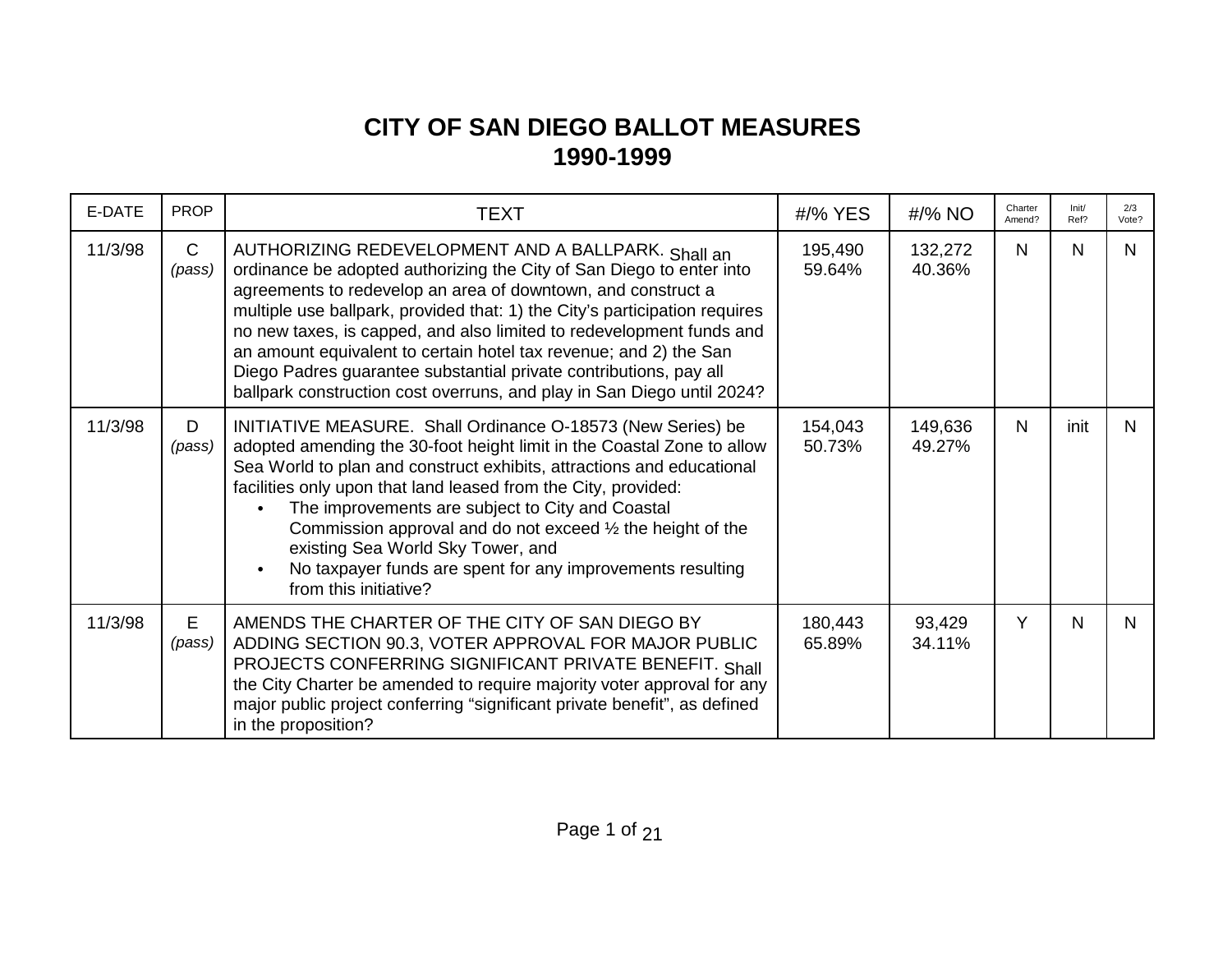| E-DATE  | <b>PROP</b>  | <b>TEXT</b>                                                                                                                                                                                                                                                                                                                                                                                                                                                                 | #/% YES           | #/% NO            | Charter<br>Amend? | Init/<br>Ref? | 2/3<br>Vote? |
|---------|--------------|-----------------------------------------------------------------------------------------------------------------------------------------------------------------------------------------------------------------------------------------------------------------------------------------------------------------------------------------------------------------------------------------------------------------------------------------------------------------------------|-------------------|-------------------|-------------------|---------------|--------------|
| 11/3/98 | F<br>(pass)  | AMENDS THE CHARTER OF THE CITY OF SAN DIEGO BY<br>ADDING SECTION 94.2, DESIGN-BUILD CONTRACTS. Shall the<br>City Charter be amended to permit the award of public works<br>contracts to the same entity which furnishes both design and<br>construction services for the same project and which must be<br>competitively negotiated? Amendment requires the City Council to<br>enact an ordinance to set guidelines for the use, evaluation and award<br>of such contracts. | 180,329<br>68.23% | 83,952<br>31.77%  | Y                 | $\mathsf{N}$  | N.           |
| 11/3/98 | G<br>(pass)  | AMENDS THE CHARTER OF THE CITY OF SAN DIEGO BY<br>ADDING SECTION 94.1, JOB ORDER CONTRACTS. Shall the City<br>Charter be amended to permit public works contracts to be<br>competitively awarded based on a unit cost basis? Amendment<br>requires the City Council to enact by ordinance guidelines for award<br>and use of such contracts to assure that they are competitively bid<br>and appropriately used.                                                            | 203,100<br>77.04% | 60,521<br>22.96%  | Y                 | $\mathsf{N}$  | N.           |
| 11/3/98 | H<br>(pass)  | AMENDS THE CHARTER OF THE CITY OF SAN DIEGO BY<br>AMENDING SECTION 94 ON PUBLIC WORKS CONTRACTS. Shall<br>the City Charter be amended to require surety bonds for public works<br>contracts that exceed \$100,000 instead of for public works contracts<br>that exceed \$25,000?                                                                                                                                                                                            | 168,310<br>64.48% | 92,716<br>35.52%  | Y                 | N             | N.           |
| 11/3/98 |              | THERE WAS NO PROPOSITION "I" ON THE 11/3/98 BALLOT.                                                                                                                                                                                                                                                                                                                                                                                                                         |                   |                   |                   |               |              |
| 11/3/98 | J.<br>(pass) | AMENDS THE CHARTER OF THE CITY OF SAN DIEGO BY<br>ADDING SECTION 94.3, BOND REIMBURSEMENT PROGRAM.<br>Shall the San Diego City Charter be amended by adding Section 94.3,<br>allowing the City Council to establish a bond reimbursement program,<br>to reimburse contractors for all or a portion of the premium paid for a<br>surety bond required by the Charter for City contracts?                                                                                     | 138,009<br>54.14% | 116,889<br>45.86% | Y                 | N             | N.           |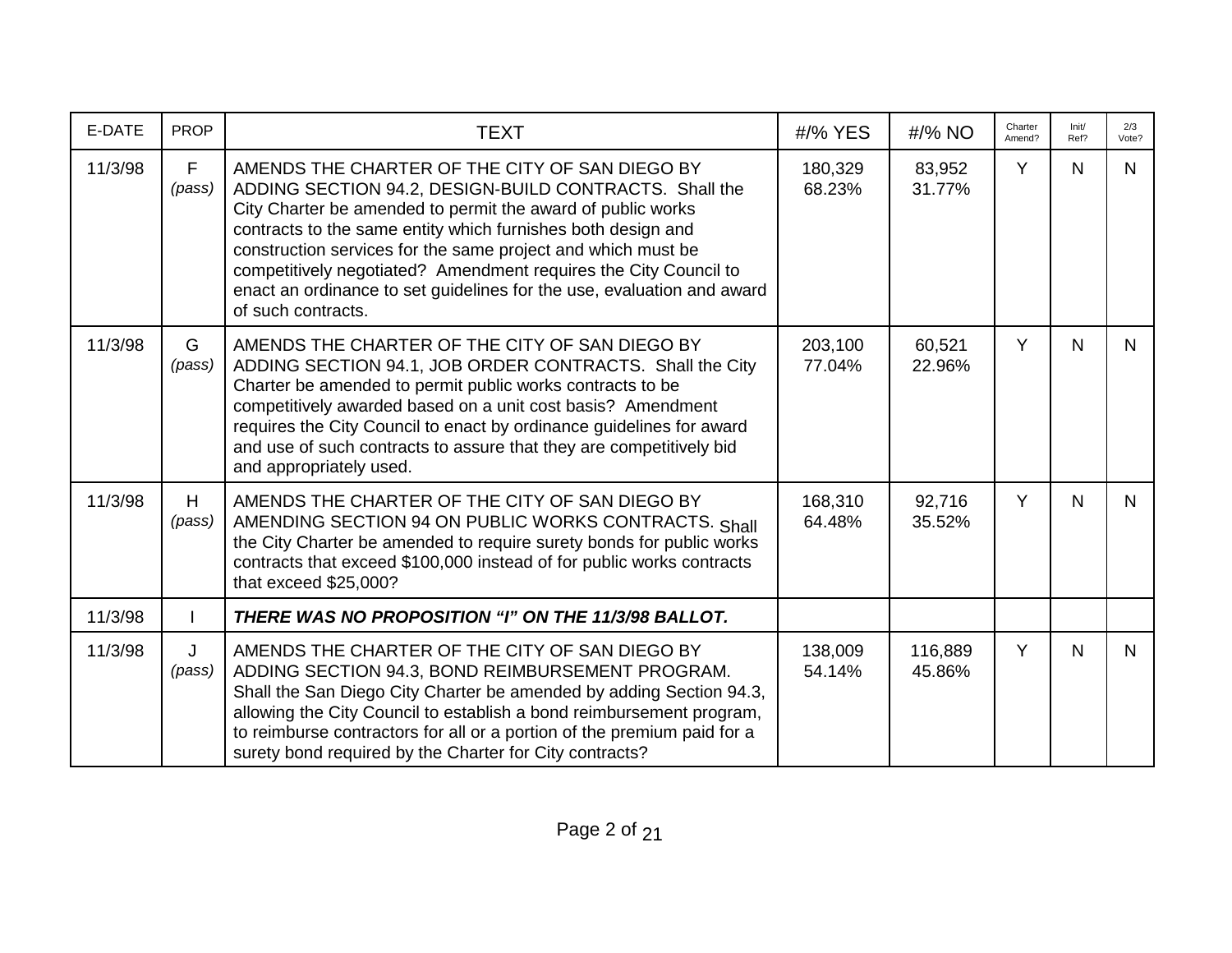| E-DATE  | <b>PROP</b>            | <b>TEXT</b>                                                                                                                                                                                                                                                                                                                                                                                                                                                                                                                          | #/% YES           | $\frac{\text{H}}{8}$ NO | Charter<br>Amend? | Init/<br>Ref? | 2/3<br>Vote? |
|---------|------------------------|--------------------------------------------------------------------------------------------------------------------------------------------------------------------------------------------------------------------------------------------------------------------------------------------------------------------------------------------------------------------------------------------------------------------------------------------------------------------------------------------------------------------------------------|-------------------|-------------------------|-------------------|---------------|--------------|
| 11/3/98 | K.<br>(pass)           | Shall the General Plan of The City of San Diego be amended to<br>change the designation of 1,410 acres in Subarea I from "Future"<br>Urbanizing" to "Planned Urbanizing" to create a transit-oriented<br>community, provided that 280 additional acres of habitat is<br>permanently conserved for a total of 1,945 acres of open space in the<br>Subarea, and substantial contributions are made by the developer for<br>needed schools, fire stations, roadway improvements to Interstate 15,<br>SR-56 and other regional roadways? | 148,987<br>51.79% | 138,712<br>48.21%       | $\mathsf{N}$      | $\mathsf{N}$  | N            |
| 11/3/98 | L                      | THERE WAS NO PROPOSITION "L" ON THE 11/3/98 BALLOT.                                                                                                                                                                                                                                                                                                                                                                                                                                                                                  |                   |                         |                   |               |              |
| 11/3/98 | M<br>(pass)            | Shall the City of San Diego's General Plan be amended to change the<br>designation of 2,102 acres in Subarea III from "Future Urbanizing" to<br>"Planned Urbanizing" to allow development of a transit-oriented<br>community, provided that 889 acres remains open space, and an<br>additional 150 acres of extremely rare habitat on Carmel Mountain is<br>dedicated to the City, and approximately 90 acres within Subarea III<br>needed for completion of SR-56 is sold to the City at substantially<br>below market value?       | 154,255<br>53.33% | 134,991<br>46.67%       | N                 | $\mathsf{N}$  | N            |
| 11/3/98 | $\mathsf{N}$<br>(pass) | RATIFICATION OF ORDINANCE NO. O-18569 (NEW SERIES).<br>Shall Ordinance No. O-18569 be ratified? This ordinance authorizes<br>the transfer of approximately 30 acres of City-owned land in exchange<br>for 47.7 acres of land within the planning area for the San Dieguito<br><b>River Park.</b>                                                                                                                                                                                                                                     | 186,098<br>70.75% | 76,938<br>29.25%        | N                 | $\mathsf{N}$  | N            |
| 6/2/98  | A<br>(pass)            | APPROVAL OF ORDINANCE No. O-18443 (N.S) Shall Ordinance<br>No. O-18443 (N.S.) Be approved to allow the expansion of the San<br><b>Diego Convention Center?</b>                                                                                                                                                                                                                                                                                                                                                                       | 126,589<br>61.99% | 77,635<br>38.01%        | N                 | ref           | N            |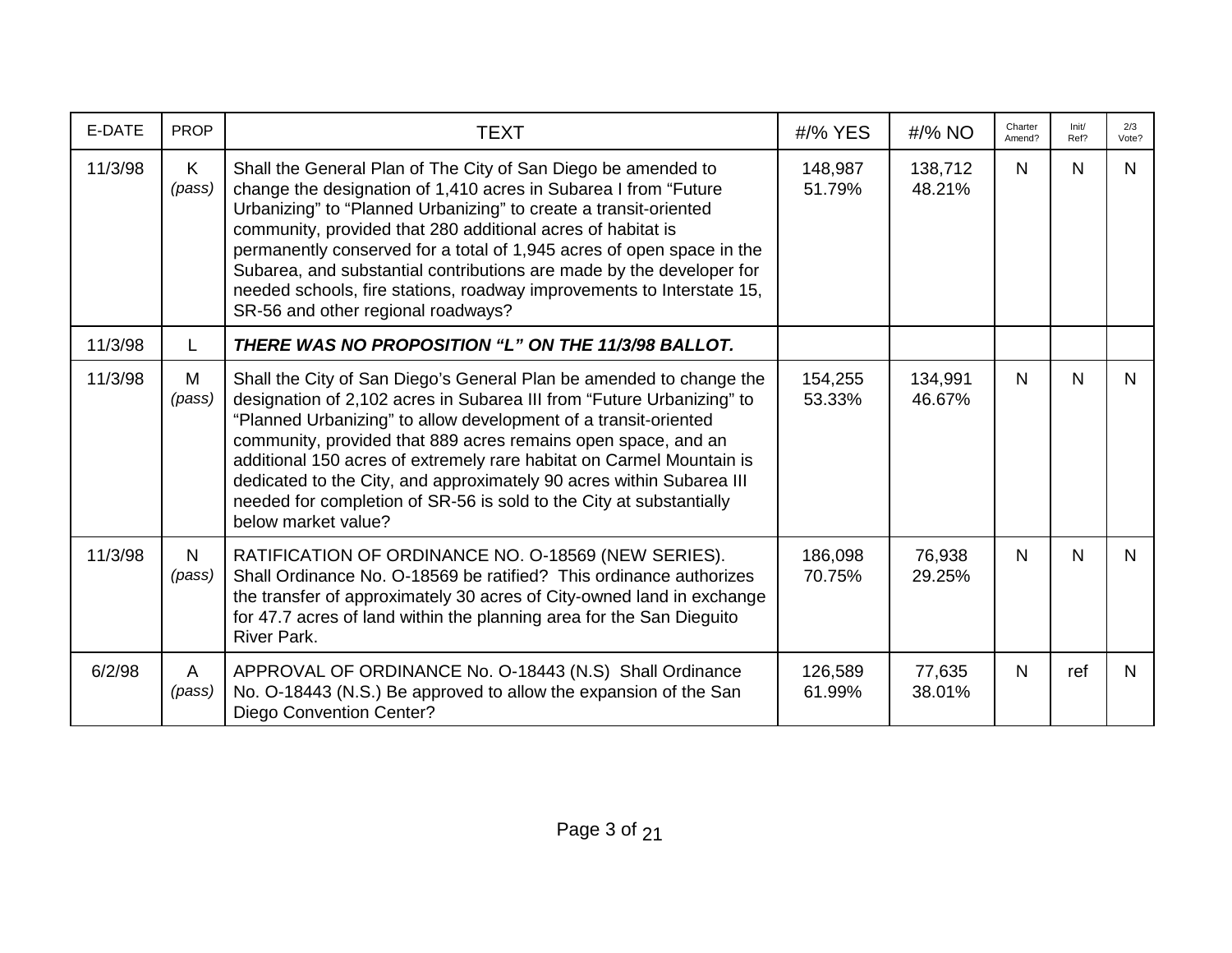| E-DATE  | <b>PROP</b>            | <b>TEXT</b>                                                                                                                                                                                                                                                                                                                                                                                                                                                                                                                                                                                                                                                            | #/% YES           | #/% NO            | Charter<br>Amend? | Init/<br>Ref? | 2/3<br>Vote? |
|---------|------------------------|------------------------------------------------------------------------------------------------------------------------------------------------------------------------------------------------------------------------------------------------------------------------------------------------------------------------------------------------------------------------------------------------------------------------------------------------------------------------------------------------------------------------------------------------------------------------------------------------------------------------------------------------------------------------|-------------------|-------------------|-------------------|---------------|--------------|
| 11/5/96 | $\mathsf{C}$<br>(pass) | AMENDS THE CHARTER OF THE CITY OF SAN DIEGO. Shall the<br>City Charter be amended to create a branch library Endowment Fund<br>and a Construction Fund with City's proceeds from a County-wide 1/4<br>cent sales tax, if the tax is approved? Amendment requires that<br>Endowment Fund principal be invested and income be spent for<br>neighborhood branch library books, capital improvements, youth<br>programs, technology, extended hours, operations, and maintenance.<br>Amendment requires City to maintain current funding level for library<br>department.<br>(This proposition passed, but did not go into effect because County<br>Proposition A failed.) | 178,937<br>53.14% | 157,804<br>46.86% | Y                 | N             | N.           |
| 11/5/96 | D<br>(pass)            | AMENDS THE CHARTER OF THE CITY OF SAN DIEGO. Rather<br>than paying for health insurance benefits to retired City employees<br>directly from the City's operating funds, as is the current practice, shall<br>San Diego City Charter Section 141 be amended to authorize the City<br>Council to provide these benefits through the San Diego City<br><b>Retirement System?</b>                                                                                                                                                                                                                                                                                          | 231,410<br>72.33% | 88,537<br>27.67%  | Y                 | N             | N.           |
| 11/5/96 | Е<br>(pass)            | AMENDS THE SAN DIEGO PROGRESS GUIDE AND GENERAL<br>PLAN. Shall the Official Phased Development Map of the Progress<br>Guide and General Plan of The City of San Diego be amended to<br>change the designation of the 72 acres known as Seabreeze Farms<br>from "Future Urbanizing" to "Planned Urbanizing"?                                                                                                                                                                                                                                                                                                                                                            | 180,848<br>57.90% | 131,518<br>42.10% | N                 | N             | N.           |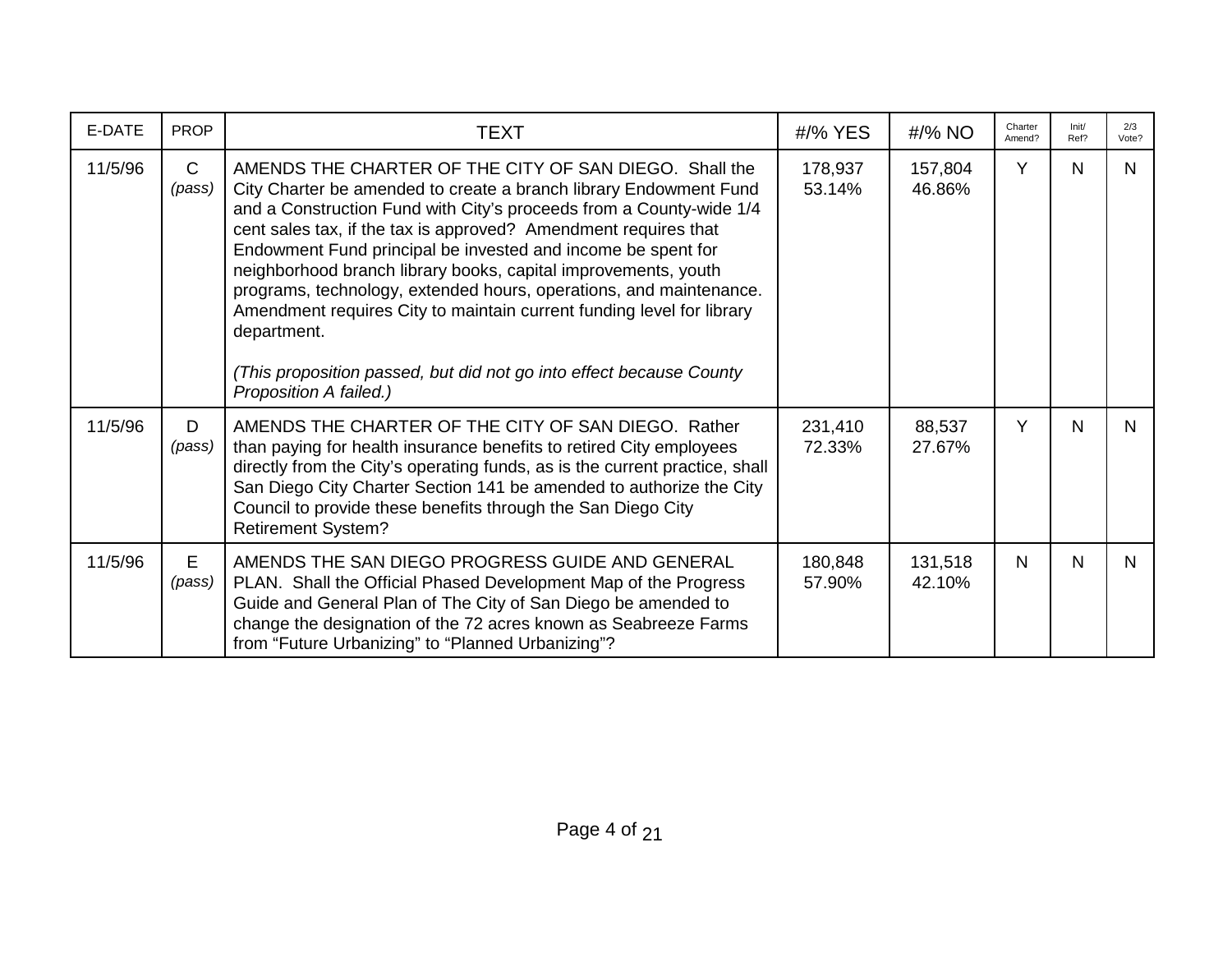| E-DATE  | <b>PROP</b>           | <b>TEXT</b>                                                                                                                                                                                                                                                                                                                                                                                                                                                                                                                                                                                             | #/% YES           | #/% NO            | Charter<br>Amend? | Init/<br>Ref? | 2/3<br>Vote? |
|---------|-----------------------|---------------------------------------------------------------------------------------------------------------------------------------------------------------------------------------------------------------------------------------------------------------------------------------------------------------------------------------------------------------------------------------------------------------------------------------------------------------------------------------------------------------------------------------------------------------------------------------------------------|-------------------|-------------------|-------------------|---------------|--------------|
| 11/5/96 | $\mathsf F$<br>(fail) | AMENDS THE SAN DIEGO PROGRESS GUIDE AND GENERAL<br>PLAN. Shall the City of San Diego's General Plan be amended to<br>redesignate 13 acres of property east of I-5 and adjoining El Camino<br>Real within the 12,000-acre North City Future Urbanizing Area from<br>"Future Urbanizing" to "Planned Urbanizing", on condition that an<br>adjacent 14 acres be preserved as part of the Environmental Tier<br>Wildlife Corridor in Gonzales Canyon and subject to City Council<br>imposed restrictions, at a density not exceeding 80 detached single<br>family dwellings?                                | 97,892<br>30.78%  | 220,146<br>69.22% | $\mathsf{N}$      | $\mathsf{N}$  | N            |
| 11/5/96 | G<br>(fail)           | AMENDS THE SAN DIEGO PROGRESS GUIDE AND GENERAL<br>PLAN. Shall the City of San Diego's General Plan be amended to<br>redesignate 32.8 acres of property east of I-5 and adjoining Via de la<br>Valle within the 12,000-acre North City Future Urbanizing Area from<br>"Future Urbanizing" to "Planned Urbanizing", subject to certain<br>conditions including construction of improvements to Via de la Valle<br>and dedication of an adjacent 21 acres for wetland restoration,<br>allowing mixed-use residential/commercial improvements having a<br>floor area not exceeding 20% of the parcel area? | 91,424<br>28.79%  | 226,101<br>71.21% | N.                | N             | N.           |
| 11/5/96 | H<br>(pass)           | AMENDS THE SAN DIEGO PROGRESS GUIDE AND GENERAL<br>PLAN. Shall the official Phased Development Map in the Progress<br>Guide and General Plan of The City of San Diego be amended to<br>change the designation of the 1,134 acres known as Torrey Highlands<br>from "Future Urbanizing" to "Planned Urbanizing", provided that the<br>Torrey Highlands Subarea IV Plan permanently preserves 250 acres<br>of open space and a wildlife corridor connecting Penasquitos Canyon<br>and Black Mountain Open Space Park?                                                                                     | 174,388<br>53.82% | 149,609<br>46.18% | N                 | N             | N.           |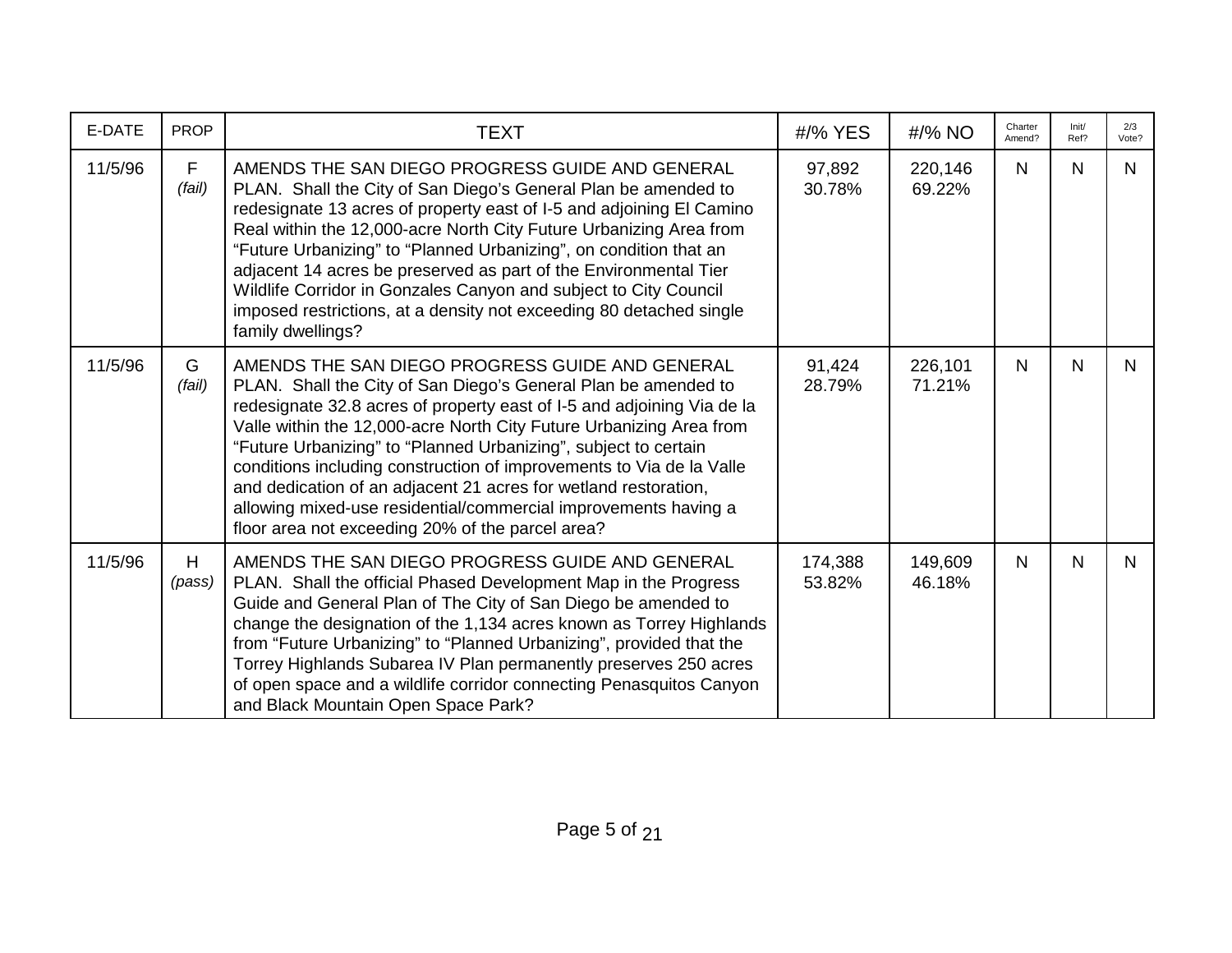| E-DATE  | <b>PROP</b>            | <b>TEXT</b>                                                                                                                                                                                                                                                                                                                                                                                                                                                                                                                                                  | #/% YES            | #/% NO           | Charter<br>Amend? | Init/<br>Ref? | 2/3<br>Vote? |
|---------|------------------------|--------------------------------------------------------------------------------------------------------------------------------------------------------------------------------------------------------------------------------------------------------------------------------------------------------------------------------------------------------------------------------------------------------------------------------------------------------------------------------------------------------------------------------------------------------------|--------------------|------------------|-------------------|---------------|--------------|
| 3/26/96 | B<br>(fail)            | AMENDS THE SAN DIEGO CITY CHARTER. Shall the San Diego<br>City Charter be amended to add Section 92.1 to authorize short term<br>borrowing to allow the City to take advantage of more favorable short<br>term borrowing rates for City enterprise funds?                                                                                                                                                                                                                                                                                                    | 89,195<br>47.79%   | 97,456<br>52.21% | Y                 | $\mathsf{N}$  | N.           |
| 3/26/96 | $\mathsf{C}$<br>(pass) | AMENDS THE SAN DIEGO PROGRESS GUIDE AND GENERAL<br>PLAN. Shall the City of San Diego's Progress Guide and General<br>Plan be amended to allow the City Council to approve conditional use<br>permits for two specifically identified hotels as intensified uses in<br>Subareas IA and V of the North City Future Urbanizing Area, subject<br>to certain conditions which would create benefits to the City, including<br>a stream of funds totalling a maximum of \$6.3 million for each hotel to<br>be expended for acquisition of public open space lands? | 111,458<br>60.29%  | 73,410<br>39.71% | N                 | N             | N.           |
| 3/26/96 | D<br>(pass)            | AMENDS THE SAN DIEGO PROGRESS GUIDE AND GENERAL<br>PLAN. Shall the official phased development map in the Progress<br>Guide and General Plan of the City of San Diego be amended to<br>make it consistent with the text of the General Plan by changing the<br>designation of the San Diego Naval Training Center, the Marine Corps<br>Recruit Depot, Lindbergh Field and Harbor Island from the Future<br>Urbanizing category to the Urbanized category?                                                                                                    | 127, 610<br>68.45% | 58,809<br>31.55% | N                 | $\mathsf{N}$  | N.           |
| 11/8/94 | D<br>(pass)            | CITY OF SAN DIEGO CHARTER AMENDMENT. AMENDS<br>SECTION 141 OF THE CHARTER OF THE CITY OF SAN DIEGO.<br>Shall Section 141 of the Charter of The City of San Diego be<br>amended to delete the term "continuous" and in its place substitute<br>the phrase "for which payment has been made" as it describes the<br>service required for a retirement allowance from the City Employees'<br><b>Retirement System?</b>                                                                                                                                          | 181,901<br>72.23%  | 69,935<br>27.77% | Y                 | $\mathsf{N}$  | N.           |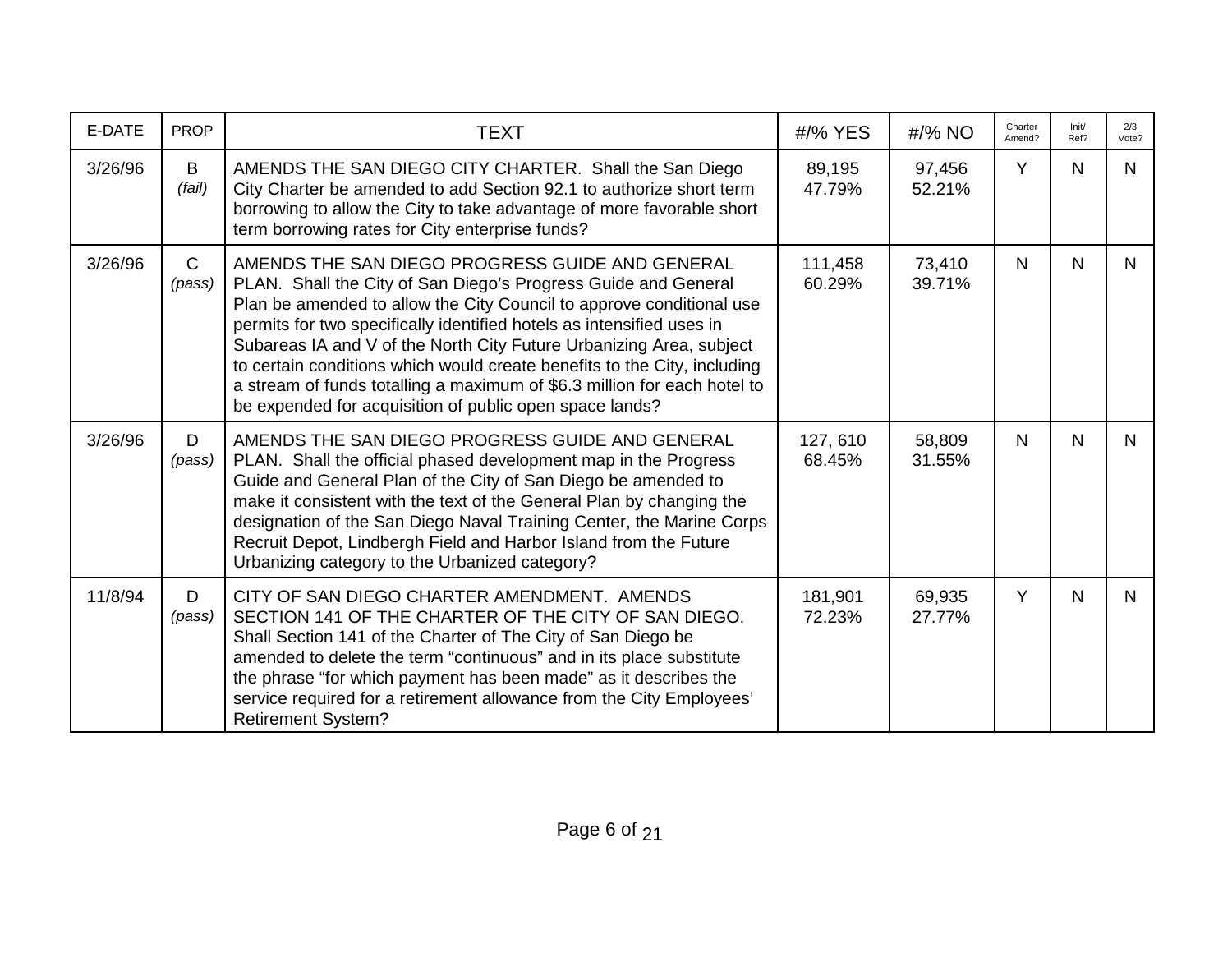| E-DATE  | <b>PROP</b> | <b>TEXT</b>                                                                                                                                                                                                                                                                                                                                                                                                                                                                                                                                                                                                                                                                                                                                                                                                                                                                                                                                                                                                                                                                                                                                                                                                                                                                                                                                    | #/% YES           | #/% NO            | Charter<br>Amend? | Init/<br>Ref? | 2/3<br>Vote? |
|---------|-------------|------------------------------------------------------------------------------------------------------------------------------------------------------------------------------------------------------------------------------------------------------------------------------------------------------------------------------------------------------------------------------------------------------------------------------------------------------------------------------------------------------------------------------------------------------------------------------------------------------------------------------------------------------------------------------------------------------------------------------------------------------------------------------------------------------------------------------------------------------------------------------------------------------------------------------------------------------------------------------------------------------------------------------------------------------------------------------------------------------------------------------------------------------------------------------------------------------------------------------------------------------------------------------------------------------------------------------------------------|-------------------|-------------------|-------------------|---------------|--------------|
| 11/8/94 | E<br>(pass) | AN ORDINANCE CHANGING THE CITY OF SAN DIEGO'S<br>APPROPRIATIONS LIMIT FOR FISCAL YEARS 1996 THROUGH<br>1999. Shall The City of San Diego's appropriations limit for Fiscal<br>Year 1996 provided for in the California Constitution, Article XIII B, be<br>revised upward to \$440,000,000 (an increase of \$50 million), provided<br>this limit is adjusted annually for Fiscal Years 1996-97, 1997-98, and<br>1998-99 for changes in population and cost of living to permit the<br>expenditure of anticipated revenues from existing and future sources<br>to fund needed programs?                                                                                                                                                                                                                                                                                                                                                                                                                                                                                                                                                                                                                                                                                                                                                         | 155,488<br>60.28% | 102,442<br>39.72% | N                 | $\mathsf{N}$  | N.           |
| 6/7/94  | B<br>(pass) | AMENDS THE CHARTER OF THE CITY OF SAN DIEGO BY<br>AMENDING SECTION 12 PERTAINING TO COUNCIL VACANCIES.<br>Shall Section 12 of the Charter of the City of San Diego pertaining to<br>filling Council vacancies be amended to read as follows:<br>(h) If a vacancy occurs for any reason in the office of a Council<br>District, the procedures set forth in Charter Section 12(h) shall be<br>followed:<br>(1) If the vacancy occurs for any reason other than a successful recall<br>election, and,<br>(A) If the vacancy occurs with one (1) year or less remaining in the<br>term, the Council shall appoint a person to fill the vacant seat on the<br>City Council. Any person appointed by the Council to fill a vacant<br>Council District seat shall not be eligible to run for that office for the<br>next succeeding term, or,<br>(B)If the vacancy occurs with more than one (1) year remaining in the<br>term, the Council shall recall a special election to be held within ninety<br>(90) days of the vacancy, unless there is a regular municipal or<br>statewide election scheduled to be held within 180 days of the<br>vacancy. If there is a regular municipal or statewide election<br>scheduled to be held within 180 days of the vacancy, the Council may<br>consolidate the special election with that regular election. | 92,611<br>55.62%  | 73,887<br>33.38%  | Y                 | $\mathsf{N}$  | $\mathsf{N}$ |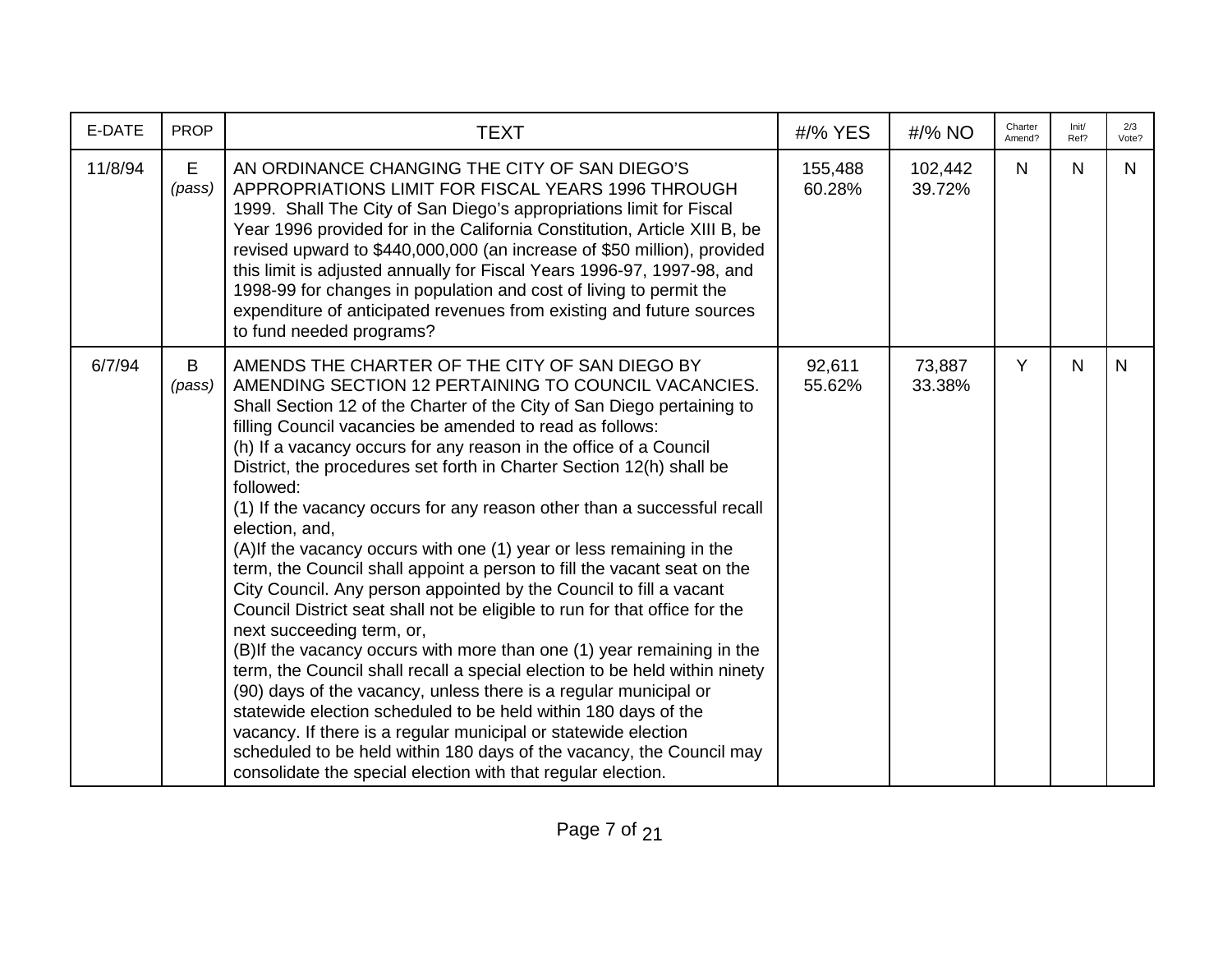| E-DATE | <b>PROP</b> | <b>TEXT</b>                                                                                                                                                                                                                                                                                                                                                                                                                                                                                                                                                                                                                                                                                                                                                                                                                                                                                                                                                                                                                                                                                                                                                                                                                                                                                                                                                                                                                                                                                                                                                                                                                                                                                                                                                                                                                             | #/% YES | #/% NO | Charter<br>Amend? | Init/<br>Ref? | 2/3<br>Vote? |
|--------|-------------|-----------------------------------------------------------------------------------------------------------------------------------------------------------------------------------------------------------------------------------------------------------------------------------------------------------------------------------------------------------------------------------------------------------------------------------------------------------------------------------------------------------------------------------------------------------------------------------------------------------------------------------------------------------------------------------------------------------------------------------------------------------------------------------------------------------------------------------------------------------------------------------------------------------------------------------------------------------------------------------------------------------------------------------------------------------------------------------------------------------------------------------------------------------------------------------------------------------------------------------------------------------------------------------------------------------------------------------------------------------------------------------------------------------------------------------------------------------------------------------------------------------------------------------------------------------------------------------------------------------------------------------------------------------------------------------------------------------------------------------------------------------------------------------------------------------------------------------------|---------|--------|-------------------|---------------|--------------|
|        |             | (I) If one candidate receives the majority of votes cast for all<br>candidates in the special election, the candidate receiving the majority<br>of the votes cast shall be deemed to be and declared by The Council<br>to be elected to the vacant office.<br>(ii) If no candidate receives a majority of votes cast in the special<br>election, a special run-off election shall be held within forty-nine (49)<br>days of the first special election, unless there is a regular municipal or<br>statewide election scheduled to held within (90) days of the proposed<br>special run-off election with that regular election. The two (2)<br>candidates receiving the highest number of votes cast for the vacant<br>seat in the first special election shall be the only candidates for the<br>vacant Council seat and the names of only those two (2) candidates<br>shall be printed on the ballot for that seat.<br>(2) If a vacancy occurs by reason of a successful recall election, the<br>Council shall adopt procedures to fill the vacancy.<br>Whether a person is appointed or elected to fill a vacant Council<br>District seat, whatever the reason for the vacancy, that person shall<br>serve as that District's Councilmember for the remainder of the<br>unexpired term.<br>For purposes of Chart section 12(h), a vacancy may result from<br>death, resignation, recall, or unexcused absences as described in<br>Charter section 12(i). If vacancy occurs by reason of a resignation,<br>the date of the vacancy will be the date specified in the written letter of<br>resignation or, if there is no date certain specified in the letter, upon<br>the date of receipt of the letter by the City Clerk.<br>This proposition also contains housekeeping amendments to<br>alphabetize the paragraphs in Section 12. |         |        |                   |               |              |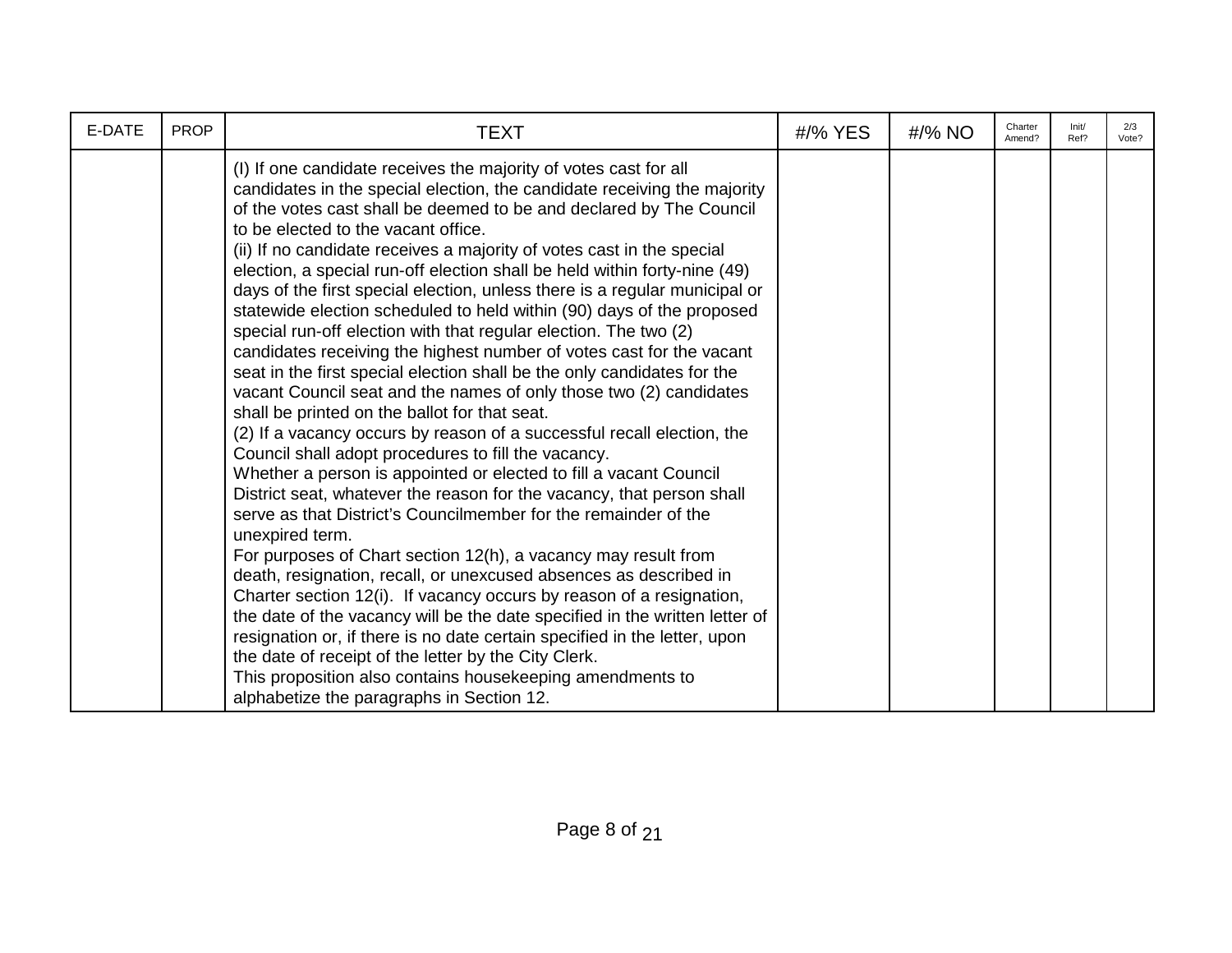| E-DATE | <b>PROP</b>            | <b>TEXT</b>                                                                                                                                                                                                                                                                                                                                                                                                                                                                                                                                                                                                                                                                                                                                                                                                                                                                                                                                                                                                                                                                                                                                                                                                                                                                                                                                                                                                                                                                                                                                                                                                                                                                                                                                                                               | #/% YES          | #/% NO           | Charter<br>Amend? | Init/<br>Ref? | 2/3<br>Vote? |
|--------|------------------------|-------------------------------------------------------------------------------------------------------------------------------------------------------------------------------------------------------------------------------------------------------------------------------------------------------------------------------------------------------------------------------------------------------------------------------------------------------------------------------------------------------------------------------------------------------------------------------------------------------------------------------------------------------------------------------------------------------------------------------------------------------------------------------------------------------------------------------------------------------------------------------------------------------------------------------------------------------------------------------------------------------------------------------------------------------------------------------------------------------------------------------------------------------------------------------------------------------------------------------------------------------------------------------------------------------------------------------------------------------------------------------------------------------------------------------------------------------------------------------------------------------------------------------------------------------------------------------------------------------------------------------------------------------------------------------------------------------------------------------------------------------------------------------------------|------------------|------------------|-------------------|---------------|--------------|
| 6/7/94 | $\mathsf{C}$<br>(fail) | AMENDS THE CITY OF SAN DIEGO'S PROGRESS GUIDE AND<br>GENERAL PLAN BY IMPOSING DEVELOPMENT CONTROLS AND<br>CHANGING THE DESIGNATION OF THE NORTH CITY FUTURE<br>URBANIZING AREA. Shall the Progress Guide and General Plan for<br>the City of San Diego be amended to<br>(1) impose certain conditions on future development, and<br>(2) provide for a change in designation from "future urbanizing" to<br>"planned urbanizing" on land in what is now the North City Future<br>Urbanizing Area of the City. The conditions imposed on future<br>development shall include:<br>(a) Completion of environmental review required by the California<br><b>Environmental Quality Act.</b><br>(b) Approval by the City Council of a financing plan to fund completion<br>of State Route 56.<br>(c) Approval of school facilities financing plans.<br>(d) Approval by the City Council of public facilities financing and<br>phasing plans requiring pro-rata funding by new development.<br>(e) Establishment of a maximum of 17,500 residential units, and a<br>minimum allowable 14,780 residential units, with at least 10% of the<br>residential units being affordable housing.<br>(f) Preservation of a minimum of 6,000 acres of open space in an<br><b>Environmental Tier.</b><br>(g) Consistency with a multiple species conservation program, if<br>adopted.<br>(h) Preparation of detailed Subarea Plans prior development.<br>(I) Preparation of traffic plans which provide for mitigation of traffic<br>impacts on contiguous communities.<br>(j) Compliance with the California Coastal Act where applicable.<br>This proposition contains a clause which provides that the change in<br>designation will remain in effect if any other provision is declared<br>unenforceable. | 84,530<br>46.07% | 98,950<br>53.93% | N.                | N             | N.           |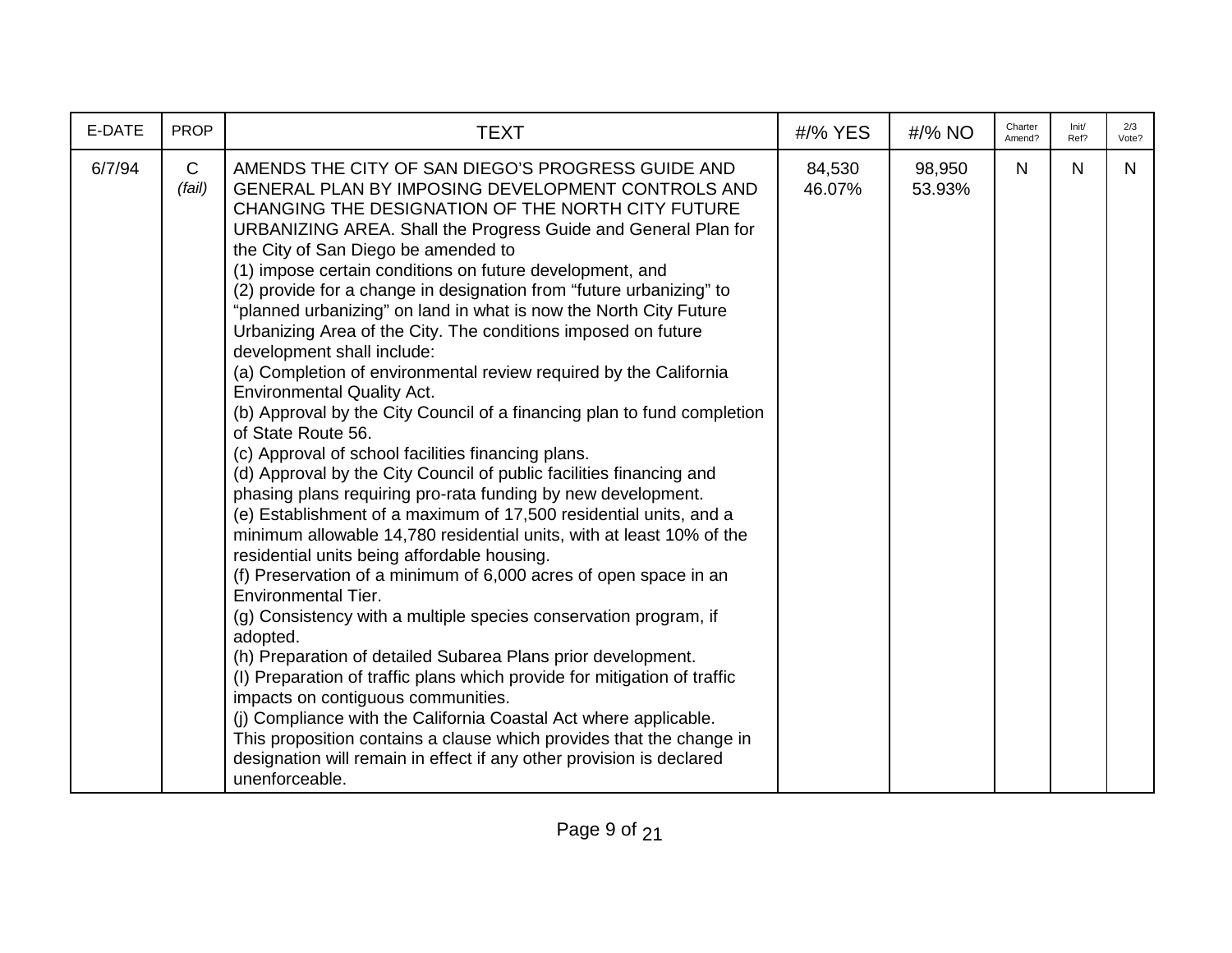| E-DATE  | <b>PROP</b> | TEXT                                                                                                                                                                                                                                                                                                                                                                                                                                                                                                                                                                                                                                                                                                                                                                                                                                                                                                                                                                                                                                                                                                        | #/% YES            | #/% NO            | Charter<br>Amend? | Init/<br>Ref? | 2/3<br>Vote? |
|---------|-------------|-------------------------------------------------------------------------------------------------------------------------------------------------------------------------------------------------------------------------------------------------------------------------------------------------------------------------------------------------------------------------------------------------------------------------------------------------------------------------------------------------------------------------------------------------------------------------------------------------------------------------------------------------------------------------------------------------------------------------------------------------------------------------------------------------------------------------------------------------------------------------------------------------------------------------------------------------------------------------------------------------------------------------------------------------------------------------------------------------------------|--------------------|-------------------|-------------------|---------------|--------------|
| 11/3/92 | D<br>(pass) | AMENDS SECTION 103 OF THE CHARTER OF THE CITY OF SAN<br>DIEGO AND AMENDS ORDINANCE NOS. 10465 AND 10466, OF<br>THE CITY OF SAN DIEGO PERTAINING TO FRANCHISES<br><b>GRANTED TO SAN DIEGO GAS &amp; ELECTRIC COMPANY. Amends</b><br>Section 103 of the Charter of the City of San Diego, and the gas and<br>electric franchises currently held by San Diego Gas & Electric<br>Company, to provide that a transfer of the franchise is required to be<br>approved by the City Council when there is any change in the legal<br>structure of the franchise holder which alters the ownership of control<br>of the franchise holder. Changes in legal structure are defined to<br>include, but not necessarily be limited to, sale, lease, assignment,<br>corporate merger, stock swap, leveraged buy-out reorganization or<br>any other method which changes the ownership or control of the<br>franchise holder. These amendments are intended to be declaratory<br>in nature as a clarification of existing transfer provisions in the Charter<br>and in the various City franchises presently in existence. | 231, 389<br>64.48% | 127,478<br>35.52% | $\checkmark$      | N             | N            |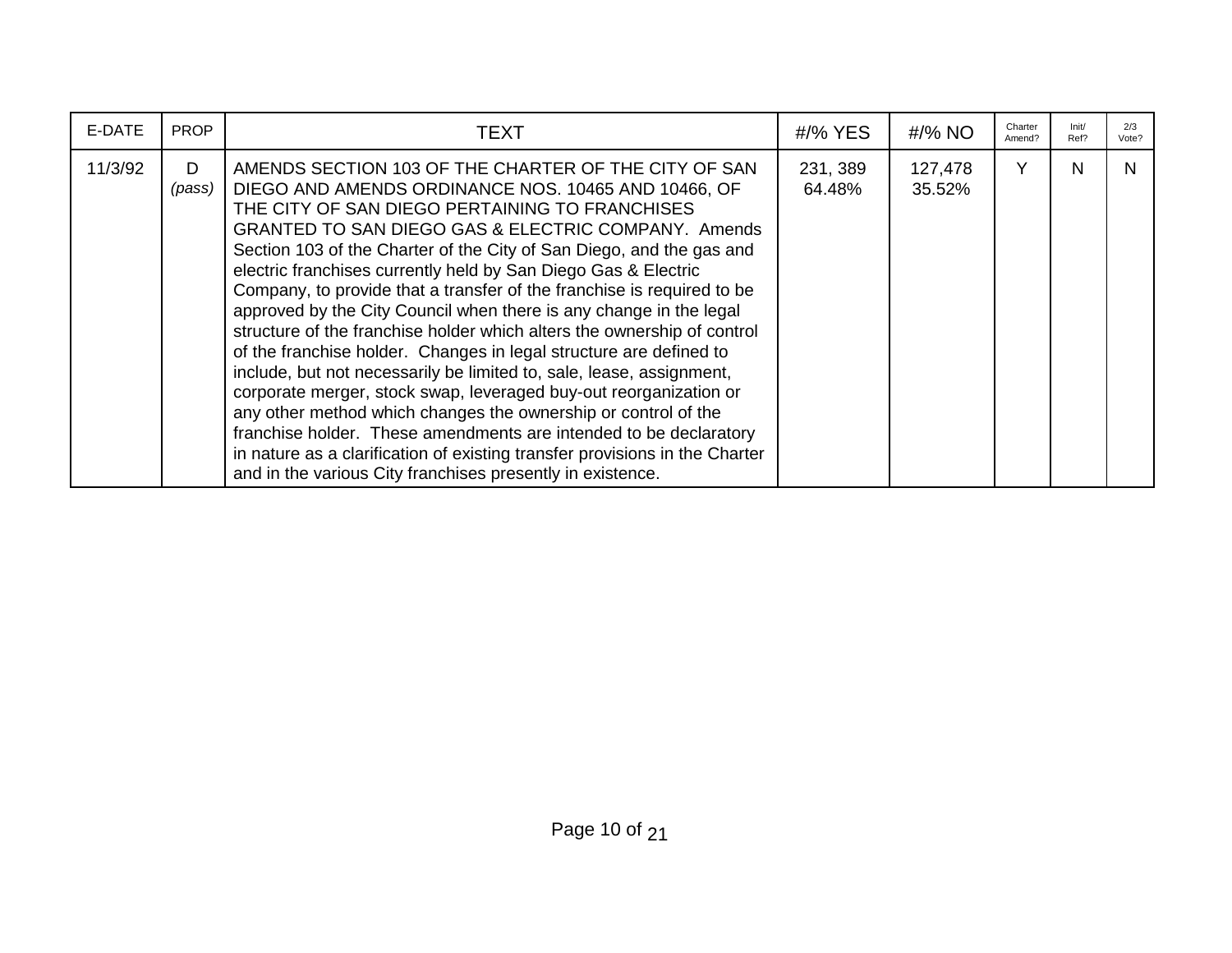| E-DATE  | <b>PROP</b> | <b>TEXT</b>                                                                                                                                                                                                                                                                                                                                                                                                                                                                                                                                                                                                                                                                                                                                                                                                                                                                                                                                                                                                                                                                                                                                                                                                                                                                                                                                                                                                                                                                                                                                                                                                                                                                              | #/% YES           | #/% NO            | Charter<br>Amend? | Init/<br>Ref? | 2/3<br>Vote? |
|---------|-------------|------------------------------------------------------------------------------------------------------------------------------------------------------------------------------------------------------------------------------------------------------------------------------------------------------------------------------------------------------------------------------------------------------------------------------------------------------------------------------------------------------------------------------------------------------------------------------------------------------------------------------------------------------------------------------------------------------------------------------------------------------------------------------------------------------------------------------------------------------------------------------------------------------------------------------------------------------------------------------------------------------------------------------------------------------------------------------------------------------------------------------------------------------------------------------------------------------------------------------------------------------------------------------------------------------------------------------------------------------------------------------------------------------------------------------------------------------------------------------------------------------------------------------------------------------------------------------------------------------------------------------------------------------------------------------------------|-------------------|-------------------|-------------------|---------------|--------------|
| 11/3/92 | E<br>(pass) | AMENDS SECTIONS 10 AND 12 OF THE CHARTER OF THE CITY<br>OF SAN DIEGO. Amends Charter section 10 to require that<br>commencing with the year 1996, the municipal primary elections to<br>the office of Council member for districts 1, 3, 5, and 7 shall be held<br>on the same date in each election year as the California State primary<br>election, and the general municipal election for these offices shall be<br>held on the same date as the California State general election for that<br>year. Commencing with the year 1998, the municipal primary<br>elections to the offices of Council member for Districts 2, 4, 6, and 8<br>shall be held on the same date in each election year as the California<br>State primary election, and the general municipal election for these<br>offices shall be held on the same date as the California State general<br>election for that year.<br>Amends Charter Section 12 to provide that, at the municipal primary<br>and general elections in 1993, Council members for districts 1, 3, 5,<br>and 7 shall be chosen by te electors for a term of three (3) years.<br>Provides that Council members for districts 1, 3, 5, and 7 shall<br>thereafter be elected for a term of four (4) years in the manner<br>prescribed by Section 10 of this Charter. Provides that, at the<br>municipal primary and general election in 1995, Council members for<br>Districts 2, 4, 6 and 8 shall be chosen by the electors for a term of<br>three (3) years. Provides that, Council members for Districts 2, 4, 6,<br>and 8 shall thereafter be elected for a term of four (4) years in the<br>manner prescribed by Section 10 of this Charter. | 189,964<br>54.25% | 160,187<br>45.75% | Y                 | N             | N.           |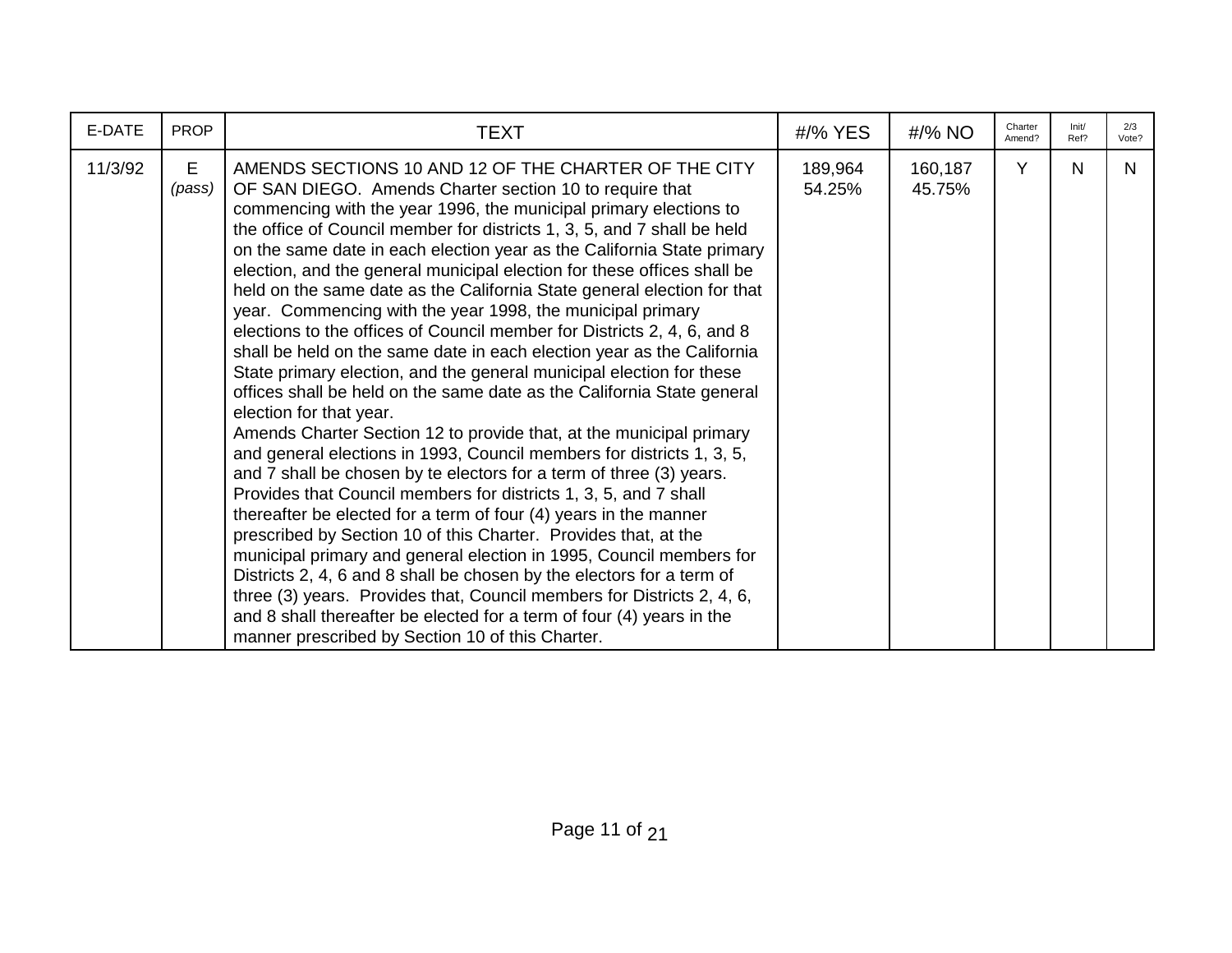| E-DATE  | <b>PROP</b> | TEXT                                                                                                                                                                                                                                                                                                                                                                                                                                                                                                                                                                                                                                                                                                                                                                                                                                                                                                                                                                                                                                                                                                                                                               | #/% YES           | #/% NO            | Charter<br>Amend? | Init/<br>Ref? | 2/3<br>Vote? |
|---------|-------------|--------------------------------------------------------------------------------------------------------------------------------------------------------------------------------------------------------------------------------------------------------------------------------------------------------------------------------------------------------------------------------------------------------------------------------------------------------------------------------------------------------------------------------------------------------------------------------------------------------------------------------------------------------------------------------------------------------------------------------------------------------------------------------------------------------------------------------------------------------------------------------------------------------------------------------------------------------------------------------------------------------------------------------------------------------------------------------------------------------------------------------------------------------------------|-------------------|-------------------|-------------------|---------------|--------------|
| 11/3/92 | F<br>(fail) | AMENDS THE CHARTER OF THE CITY OF SAN DIEGO BY<br>AMENDING SECTION 55. Amends Section 55 of the City Charter by<br>deleting existing language which authorizes the City Council, without a<br>vote of the people, to establish streets and highways through<br>dedicated public parks. Language is added to Charter Section 55 to<br>require an annual review by the City Council of all property owned by<br>the City which may be suitable for park dedication, and requires such<br>dedication where the Council does not find that dedication is contrary<br>to the public interest. Language is also added which allows the City<br>Council by a two-thirds vote to authorize the realignment or widening<br>of existing streets in dedicated parks. Specific language is added to<br>require a majority vote of the qualified electors of the City voting at an<br>election in order to establish new non-park roads through dedicated<br>public parks. The words "or later ratified" are also stricken from the<br>existing language to preclude the City Council's authorization of a<br>non-park use of dedicated park land prior to voter authorization. | 168,739<br>47.71% | 184,910<br>52.29% | Y                 | N.            | N.           |
| 11/3/92 | G<br>(fail) | AMENDS SECTION 66 OF THE CHARTER OF THE CITY OF SAN<br>DIEGO. Establishes that San Diego Unified School District Board<br>members shall be nominated, elected, and recalled by district rather<br>than nominated by district and elected citywide.<br>Provides Notice to the Voter, as follows: This proposition, if<br>adopted, would amend Section 66 of the San Diego City Charter.<br>Proposition H, which would increase the number of Board members<br>from 5 to 7, also appears on this ballot and would also amend Section<br>66 of the San Diego City Charter if adopted. You may vote for or<br>against either proposition. If both are adopted by majority vote, then<br>Section 66 will be treated as amended to include both amend-ments.<br>This paragraph will not be codified in Charter section 66.                                                                                                                                                                                                                                                                                                                                               | 145,703<br>41.65% | 204,160<br>58.35% | Y                 | N             | N.           |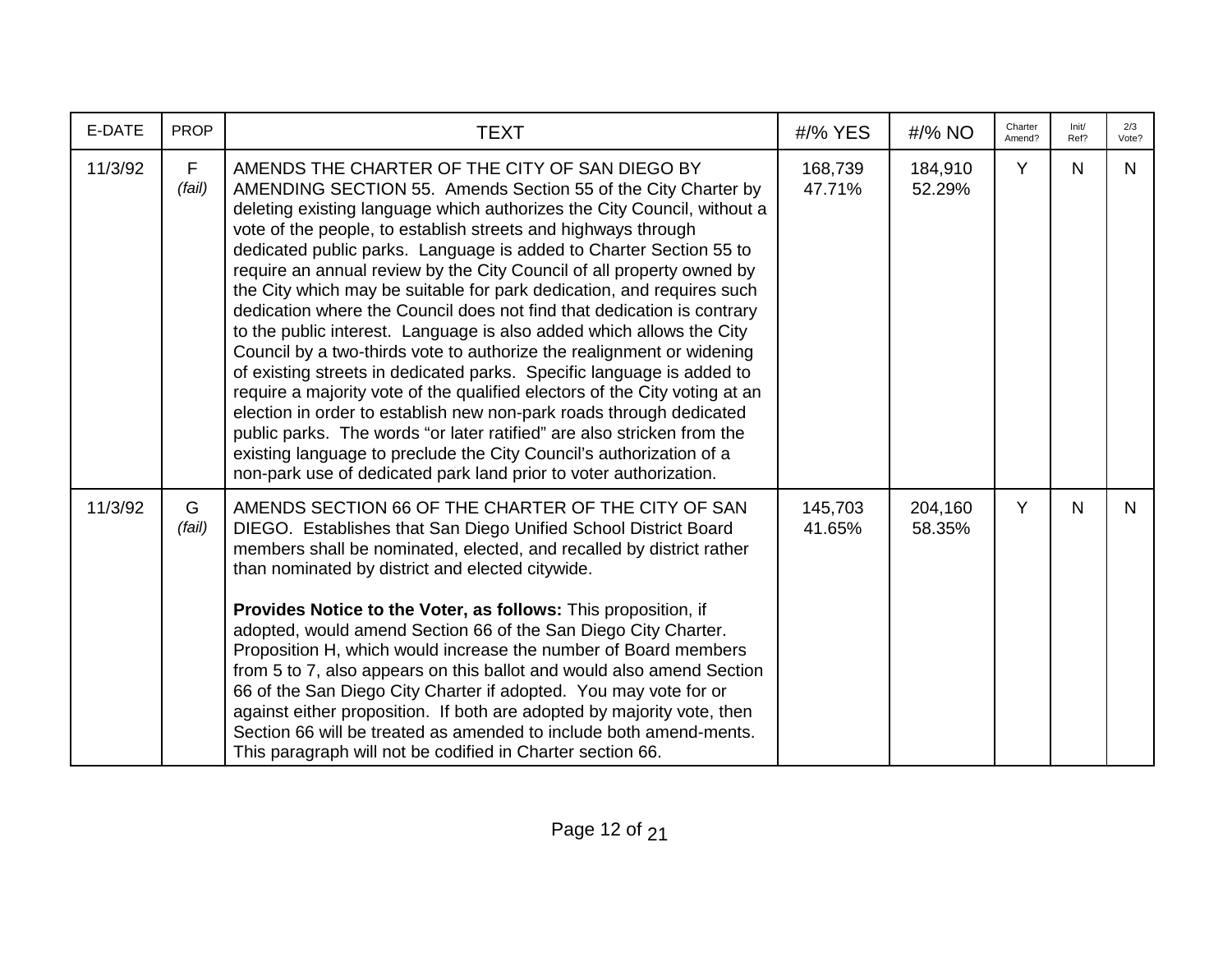| E-DATE  | <b>PROP</b> | <b>TEXT</b>                                                                                                                                                                                                                                                                                                                                                                                                                                                                                                                                                                                                                                                                                                                                                                                                                                                                                 | #/% YES           | #/% NO            | Charter<br>Amend? | Init/<br>Ref? | 2/3<br>Vote? |
|---------|-------------|---------------------------------------------------------------------------------------------------------------------------------------------------------------------------------------------------------------------------------------------------------------------------------------------------------------------------------------------------------------------------------------------------------------------------------------------------------------------------------------------------------------------------------------------------------------------------------------------------------------------------------------------------------------------------------------------------------------------------------------------------------------------------------------------------------------------------------------------------------------------------------------------|-------------------|-------------------|-------------------|---------------|--------------|
| 11/3/92 | H<br>(fail) | AMENDS SECTION 66 OF THE CHARTER OF THE CITY OF SAN<br>DIEGO. Increases the number of seats on the San Diego Unified<br>School District Board from five (5) to seven (7) commencing in 1994.<br>Provides Notice to the Voter, as follows: This proposition, if<br>adopted, would amend Section 66 of the San Diego City Charter.<br>Proposition, which would establish that San Diego Unified School<br>District Board members shall be nominated, elected and recalled by<br>district rather than nominated by district and elected citywide, also<br>appears on this ballot and would also amend Section 66 of the San<br>Diego City Charter if adopted. You may vote for or against either<br>proposition. If both are adopted by majority vote, then Section 66 will<br>be treated as amended to include both amendments. This paragraph<br>will not be codified in Charter section 66. | 129,655<br>36.98% | 220,989<br>63.02% | $\checkmark$      | N             |              |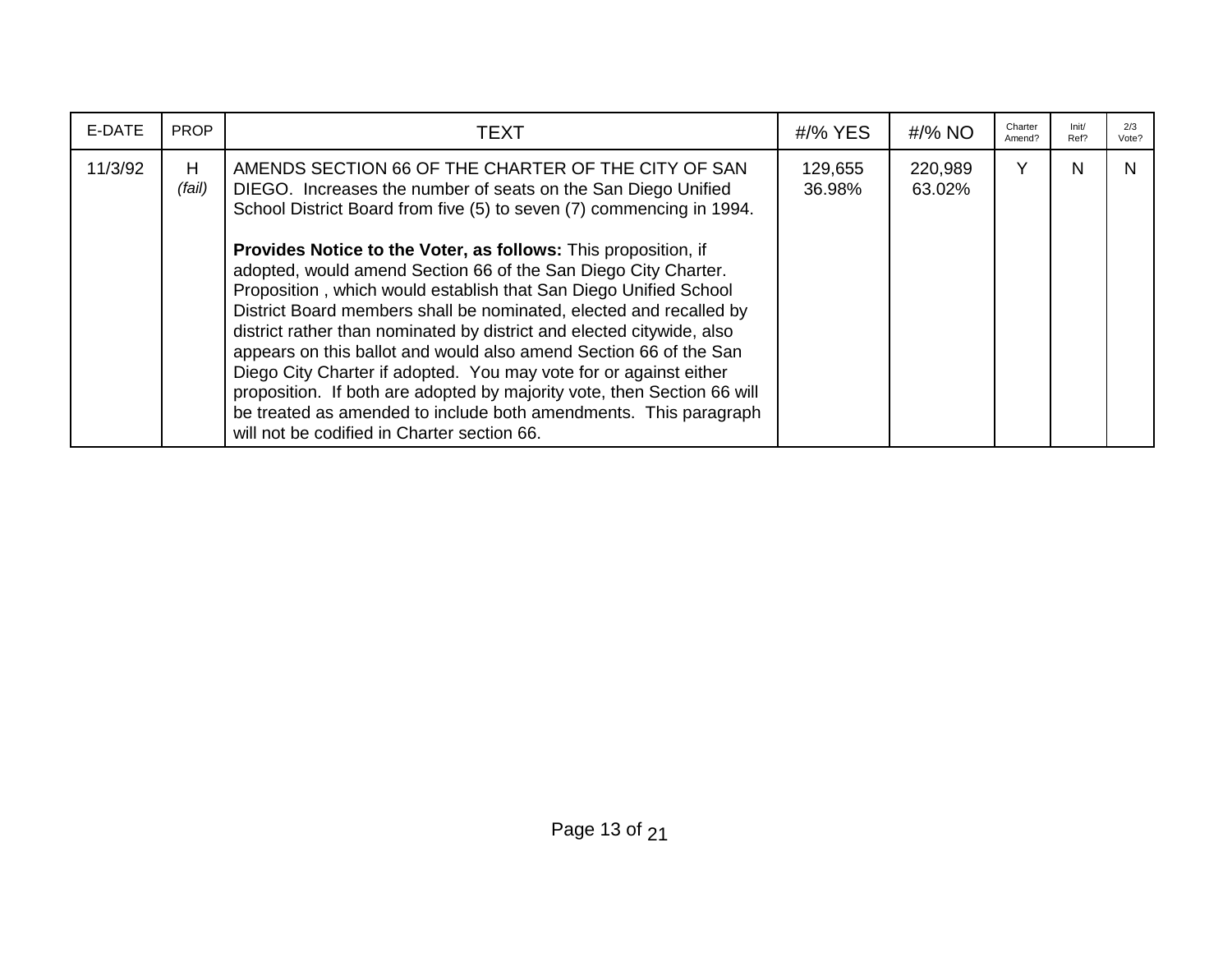| E-DATE | <b>PROP</b> | <b>TEXT</b>                                                                                                                                                                                                                                                                                                                                                                                                                                                                                                                                                                                                                                                                                                                                                                                                                                                                                                                                                                                                                                                                                                                                                                                                                                                                                                                                                                                                                                                                                                                                                                                                                       | #/% YES           | #/% NO           | Charter<br>Amend? | Init/<br>Ref? | 2/3<br>Vote? |
|--------|-------------|-----------------------------------------------------------------------------------------------------------------------------------------------------------------------------------------------------------------------------------------------------------------------------------------------------------------------------------------------------------------------------------------------------------------------------------------------------------------------------------------------------------------------------------------------------------------------------------------------------------------------------------------------------------------------------------------------------------------------------------------------------------------------------------------------------------------------------------------------------------------------------------------------------------------------------------------------------------------------------------------------------------------------------------------------------------------------------------------------------------------------------------------------------------------------------------------------------------------------------------------------------------------------------------------------------------------------------------------------------------------------------------------------------------------------------------------------------------------------------------------------------------------------------------------------------------------------------------------------------------------------------------|-------------------|------------------|-------------------|---------------|--------------|
| 6/2/92 | A<br>(pass) | AMENDS THE CHARTER OF THE CITY OF SAN DIEGO BY<br>AMENDING SECTION 12, 24 AND 40. Amends Section 12 of the<br>City Charter to prohibit any person from serving more than two<br>consecutive four-year terms as a Councilmember from any particular<br>district, commencing with elections in 1992. Provides that if for any<br>reason a person serves a partial term as Councilmember from a<br>particular district in excess of 2 years, that partial term shall be<br>considered a full term for purposes of this term limit provision.<br>Amends Section 24 of the City Charter to prohibit any person from<br>serving more than two consecutive four-year terms as Mayor,<br>commencing with elections in 1992. Provides that if for any reason a<br>person serves a partial term as Mayor in excess of 2 years, that<br>partial term shall be considered a full term for purposes of this term<br>limit provision.<br>Amends Section 40 of the City Charter to prohibit any person from<br>serving more than two consecutive four-year terms as City Attorney,<br>commencing with elections in 1992. Provides that if for any reason a<br>person serves a partial term as City Attorney in excess of 2 years,<br>that partial term shall be considered a full term for purposes of this<br>term limit provision.<br>Amends Sections 12, 24 and 40 of the City Charter to provide that<br>persons holding the office of Councilmember, Mayor or City Attorney<br>prior to the 1992 election shall not have prior or current terms be<br>counted for the purpose of applying the term limit provisions to future<br>elections. | 166,004<br>75.39% | 54,178<br>24.61% | Y                 | $\mathsf{N}$  | N.           |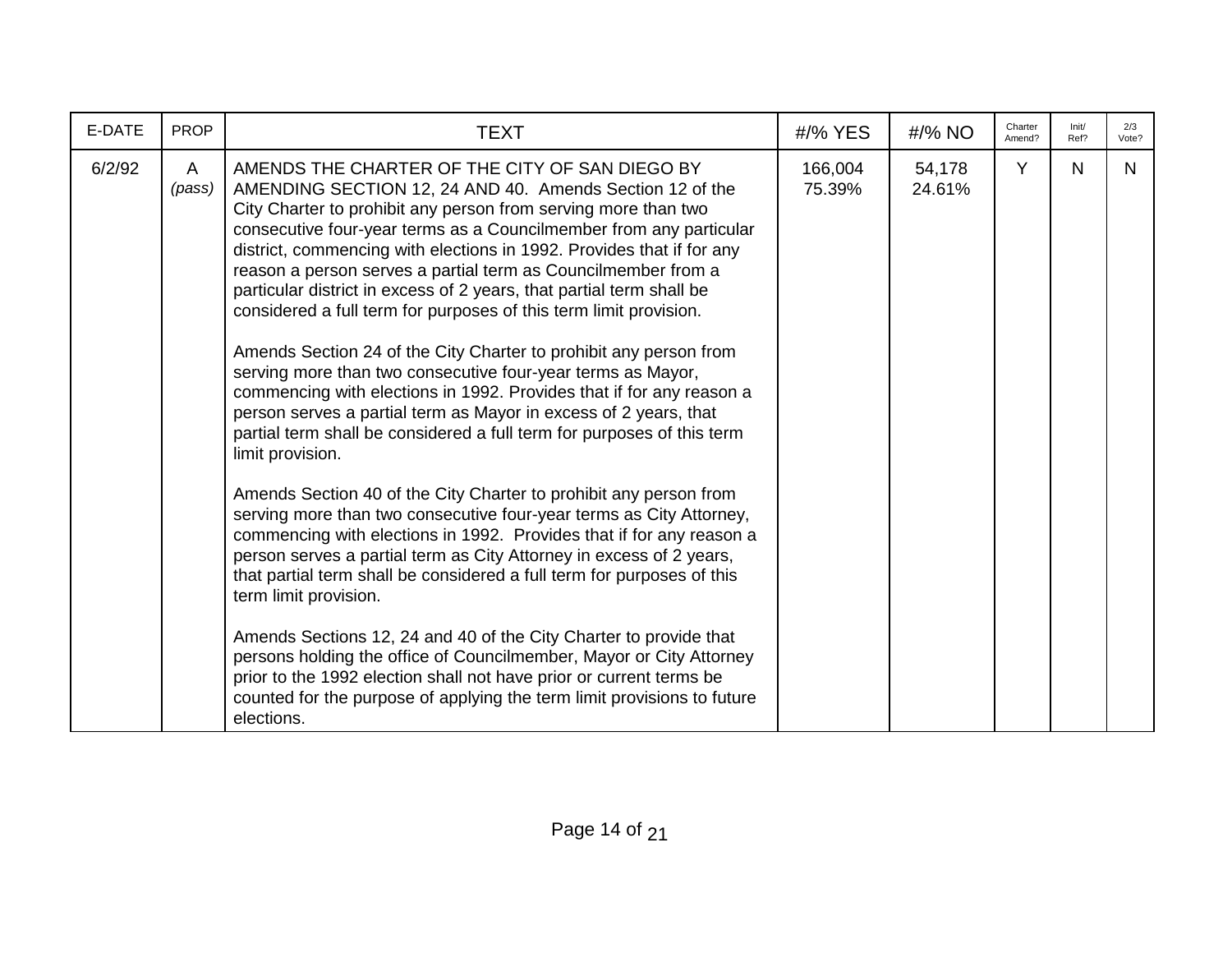| E-DATE | <b>PROP</b> | TEXT                                                                                                                                                                                                                                                                                                                                                                                                                                                                                                                                                                                                                                                                                                                                                                                                                                                                                                                                                                                                                                                                                                                                                                                                                                                                                                        | $\frac{\textit{H}}{\textit{96}}$ YES | #/% NO           | Charter<br>Amend? | Init/<br>Ref? | 2/3<br>Vote? |
|--------|-------------|-------------------------------------------------------------------------------------------------------------------------------------------------------------------------------------------------------------------------------------------------------------------------------------------------------------------------------------------------------------------------------------------------------------------------------------------------------------------------------------------------------------------------------------------------------------------------------------------------------------------------------------------------------------------------------------------------------------------------------------------------------------------------------------------------------------------------------------------------------------------------------------------------------------------------------------------------------------------------------------------------------------------------------------------------------------------------------------------------------------------------------------------------------------------------------------------------------------------------------------------------------------------------------------------------------------|--------------------------------------|------------------|-------------------|---------------|--------------|
| 6/2/92 | B<br>(pass) | AMENDS THE CHARTER OF THE CITY OF SAN DIEGO BY<br>AMENDING SECTION 12. Amends Section 12 of the City Charter to<br>remove the City Council's authority to appoint someone to fill a<br>vacancy in a Council office, except when the vacancy occurs within<br>100 days of an upcoming regular municipal election; and, instead to<br>require the City Council to cause a special election to be held to fill a<br>vacancy in a Council office. Provides that a special election called to<br>fill a Council vacancy is to be held within ninety (90) days of the<br>vacancy. Provides that the candidate receiving the greatest number of<br>votes in an election to fill a Council vacancy shall be deemed and<br>declared to be elected to the vacant office.<br>Provides Notice to the Voter, as follows: This proposition, if adopted,<br>would amend Section 12 of the San Diego City Charter. Proposition A,<br>which would establish term limits, also appears on this ballot and<br>would also amend Section 12 of the San Diego City Charter if<br>adopted. You may vote for or against either proposition. If both are<br>adopted by majority vote, then Section 12 will be treated as amended<br>to include both amendments. This paragraph will not be codified in<br><b>Charter Section 12.</b> | 142,378<br>65.75%                    | 74,166<br>34.25% | Y                 | N             | N.           |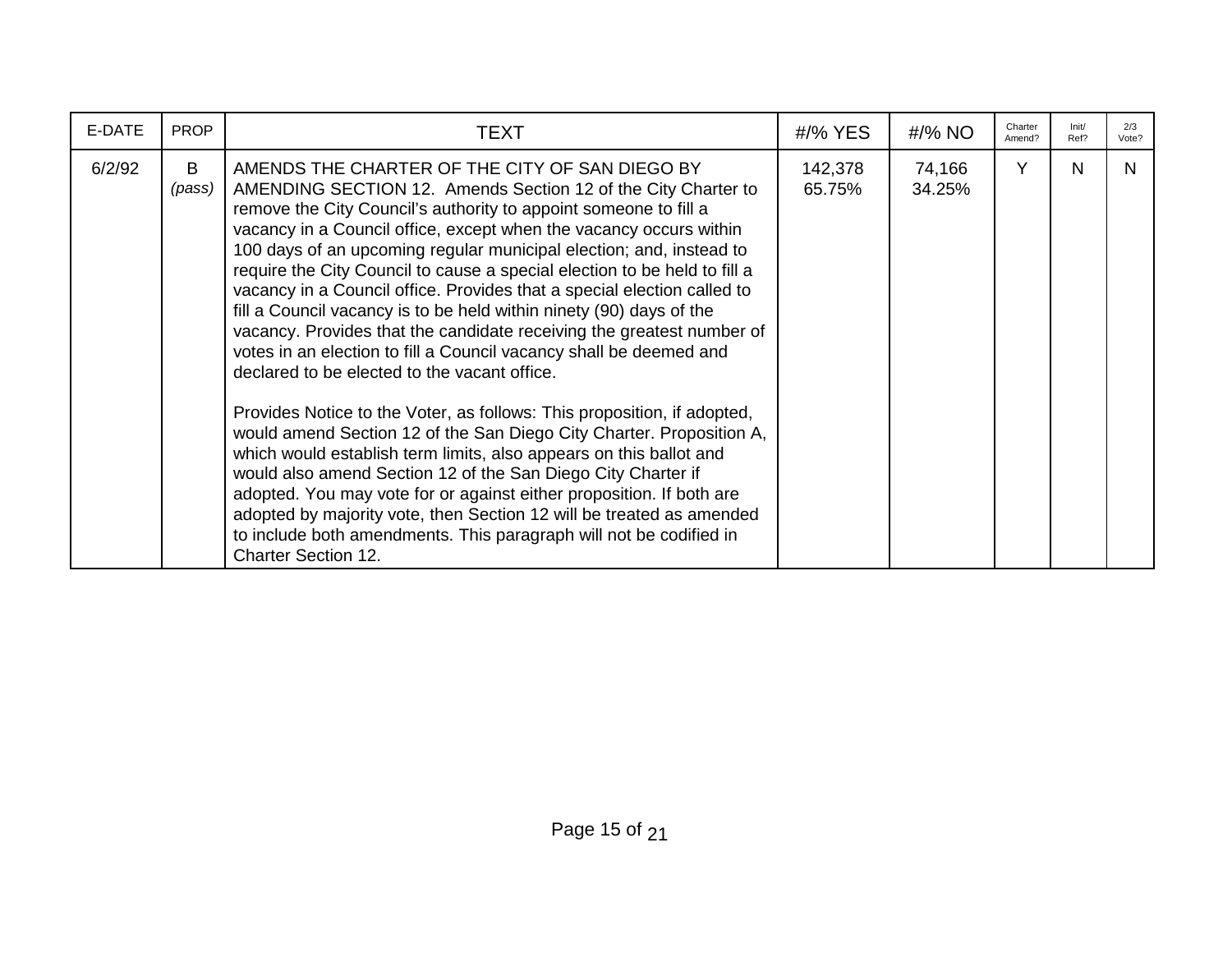| E-DATE | <b>PROP</b>            | <b>TEXT</b>                                                                                                                                                                                                                                                                                                                                                                                                                                                                                                                                                                                                                                                                                                                                                                                                                                                                                                                                                                                                                                                                                                                                                                                                                                                                                                                                                                                                                                                                                                                                                                                                                                                                                                   | #/% YES           | $\frac{\text{H}}{8}$ NO | Charter<br>Amend? | Init/<br>Ref? | 2/3<br>Vote? |
|--------|------------------------|---------------------------------------------------------------------------------------------------------------------------------------------------------------------------------------------------------------------------------------------------------------------------------------------------------------------------------------------------------------------------------------------------------------------------------------------------------------------------------------------------------------------------------------------------------------------------------------------------------------------------------------------------------------------------------------------------------------------------------------------------------------------------------------------------------------------------------------------------------------------------------------------------------------------------------------------------------------------------------------------------------------------------------------------------------------------------------------------------------------------------------------------------------------------------------------------------------------------------------------------------------------------------------------------------------------------------------------------------------------------------------------------------------------------------------------------------------------------------------------------------------------------------------------------------------------------------------------------------------------------------------------------------------------------------------------------------------------|-------------------|-------------------------|-------------------|---------------|--------------|
| 6/2/92 | $\mathsf{C}$<br>(pass) | AMENDS THE CHARTER OF THE CITY OF SAN DIEGO BY<br>AMENDING SECTIONS 4 AND 5 AND ADDING SECTION 5.1.<br>Amends Section 5 of the City Charter requiring the City to be<br>redistricted at least once every 10 years pursuant to Charter Section<br>5.1, and to require redistricting to be conducted pursuant to Charter<br>Section 5.1 if any territory annexed, deannexed or consolidated<br>upsets the approximate equality of populations of established districts.<br>Adds Section 5.1 to the City Charter requiring that a Redistricting<br>Commission be established approximately every decade to adopt<br>redistricting plans to be used for all elections of Council members;<br>setting forth the standards to be used by any Redistricting<br>Commission in adopting redistricting plans; establishing that a<br>Redistricting Commission is to be appointed by the Presiding Judge of<br>the Municipal Court, and setting forth alternative methods of<br>appointment; setting forth the nominating procedures for appointment<br>to a Redistricting Commission; setting forth the requirements for<br>membership on a Redistricting Commission; setting forth the<br>requirements for Redistricting Commission meetings and records;<br>stating that a Redistricting Commission's adoption of a final<br>Redistricting plan shall be subject to the right of referendum; requiring<br>the City Council to appropriate funds adequate to carry out a<br>Redistricting Commission's duties under this Charter Section.<br>Amends Section 4 of the City Charter to refer to redistricting plans<br>adopted by a Redistricting Commission pursuant to Section 5.1.<br>Contains a severability clause. | 142,225<br>67.67% | 67,960<br>32.33%        | Y                 | N             | N.           |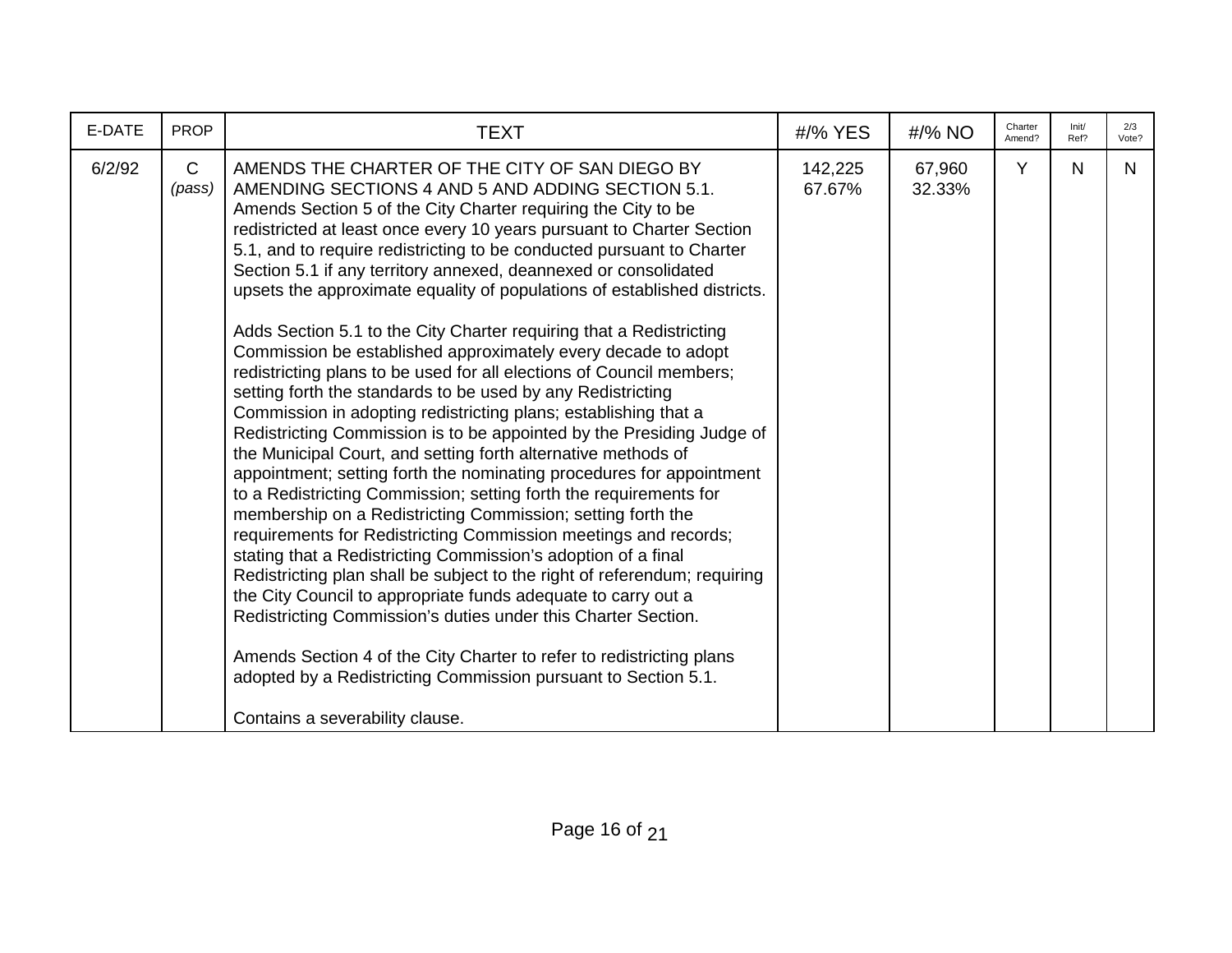| E-DATE | <b>PROP</b>  | <b>TEXT</b>                                                                                                                                                                                                                                                                                                                                                                                                                                                                                                                                                                                                                                     | #/% YES           | #/% NO           | Charter<br>Amend? | Init/<br>Ref? | 2/3<br>Vote? |
|--------|--------------|-------------------------------------------------------------------------------------------------------------------------------------------------------------------------------------------------------------------------------------------------------------------------------------------------------------------------------------------------------------------------------------------------------------------------------------------------------------------------------------------------------------------------------------------------------------------------------------------------------------------------------------------------|-------------------|------------------|-------------------|---------------|--------------|
| 6/2/92 | D<br>(pass)  | AMENDS THE CHARTER OF THE CITY OF SAN DIEGO BY<br>ADDING SECTION 32.1. Adds section 32.1 to the City Charter to<br>require the City Manager and all non-managerial officers of the City to<br>inform the Council of all material facts or significant developments<br>relating to all matters under the jurisdiction of the Council as provided<br>under this Charter except as may be otherwise controlled by the laws<br>and regulations of the United States or the State of California. Further<br>requires the Manager and all non-managerial officers to also comply<br>promptly with all lawful requests for information by the Council. | 186,449<br>86.62% | 28,791<br>13.38% | Y                 | N             | N.           |
| 6/2/92 | E.<br>(pass) | AMENDS THE CHARTER OF THE CITY OF SAN DIEGO BY<br>ADDING SECTION 225. Adds Section 225 to the City Charter to<br>require that all persons proposing to do business with the City fully<br>disclose the name and identity of all persons involved in the proposed<br>transaction and the nature of their interest therein, if that proposed<br>transaction could result in a contract, lease, or franchise. Provides for<br>potential forfeiture of rights for failure to fully disclose. Defines<br>"person" broadly for purposes of this Section.                                                                                              | 187,113<br>86.32% | 29,647<br>13.68% | Y                 | N             | N.           |
| 6/2/92 | F<br>(pass)  | Shall the removal from dedicated park status of that portion of Mt.<br>Soledad Natural Park necessary to maintain the property as an<br>historic war memorial, and the transfer of the same parcel by The City<br>of San Diego to a private non-profit corporation for not less than fair<br>market value be ratified?                                                                                                                                                                                                                                                                                                                          | 165,411<br>76.77% | 50,065<br>23.23% | N                 | N             |              |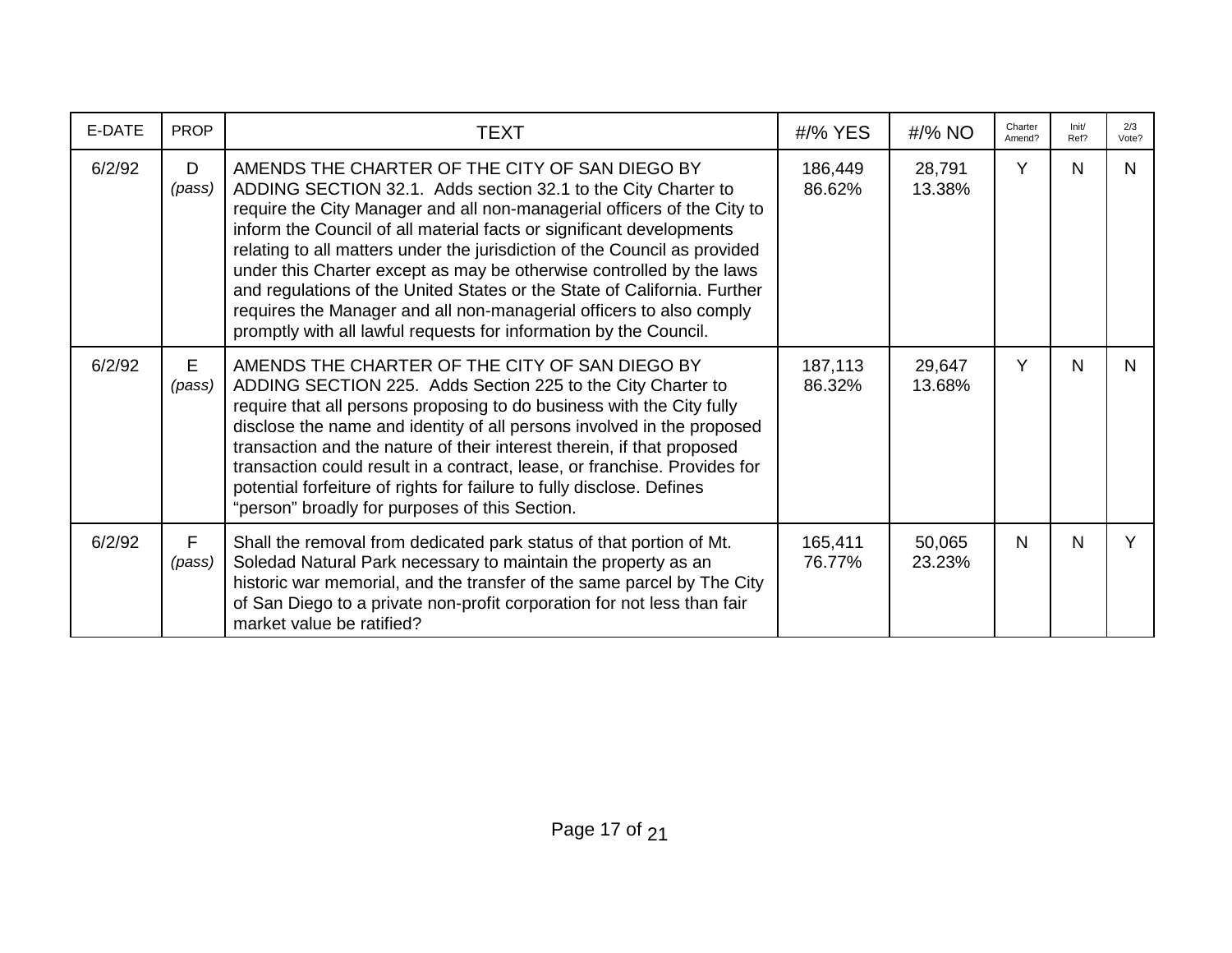| E-DATE  | <b>PROP</b> | <b>TEXT</b>                                                                                                                                                                                                                                                                                                                                                                                                                                                                                                                             | #/% YES           | $\frac{\text{H}}{8}$ NO | Charter<br>Amend? | Init/<br>Ref? | 2/3<br>Vote? |
|---------|-------------|-----------------------------------------------------------------------------------------------------------------------------------------------------------------------------------------------------------------------------------------------------------------------------------------------------------------------------------------------------------------------------------------------------------------------------------------------------------------------------------------------------------------------------------------|-------------------|-------------------------|-------------------|---------------|--------------|
| 6/2/92  | G<br>(pass) | ADVISORY VOTE ONLY. Shall a portion of the proceeds of the one-<br>half cent sales tax which has been collected from San Diego citizens<br>since 1988 for the San Diego County Regional Justice Agency be<br>refunded to San Diego's citizens by an equitable distribution of \$170<br>million dollars to the City to be held in public trust and duly invested,<br>with the proceeds of investment to be appropriated annually for<br>increases in the number of sworn police officers for City of San<br>Diego?                       | 133,938<br>60.33% | 88,076<br>39.67%        | $\mathsf{N}$      | N             | N.           |
| 11/6/90 | E<br>(fail) | OPEN SPACE AND PARK FACILITIES. Shall the San Diego Open<br>Space Park Facilities District No. One (1) incur an indebtedness, to be<br>represented by bonds of the District, in the maximum principal amount<br>of ONE HUNDRED MILLION DOLLARS (\$100,000,000.00), to<br>provide funds for the acquisition of open space and other park<br>facilities authorized to be acquired and constructed by the District, as<br>more particularly set forth in Exhibit A to, and subject to restrictions<br>set forth in, Resolution No. 276376? | 127,262<br>49.7%  | 128,950<br>50.3%        | $\mathsf{N}$      | N             | N.           |
| 11/6/90 | F<br>(pass) | AMENDS THE CHARTER OF THE CITY OF SAN DIEGO BY<br>AMENDING SECTION 4. Strikes the term "registered voter" from<br>Section 4 entitled "Districts Established."                                                                                                                                                                                                                                                                                                                                                                           | 121,132<br>53.5%  | 105,178<br>46.5%        | Y                 | N             | N.           |
| 11/6/90 | G<br>(pass) | AMENDS THE CHARTER OF THE CITY OF SAN DIEGO BY<br>AMENDING SECTION 12. Provides for the election of a Council<br>member within a district if the full Council fails to fill a vacancy by<br>appointment within 30 days of the vacancy. If no candidate receives a<br>majority of votes cast, a run-off election will be held to determine the<br>winner between the two candidates receiving the highest number of<br>votes.                                                                                                            | 167,100<br>71.5%  | 66,618<br>28.5%         | Y                 | N             | N.           |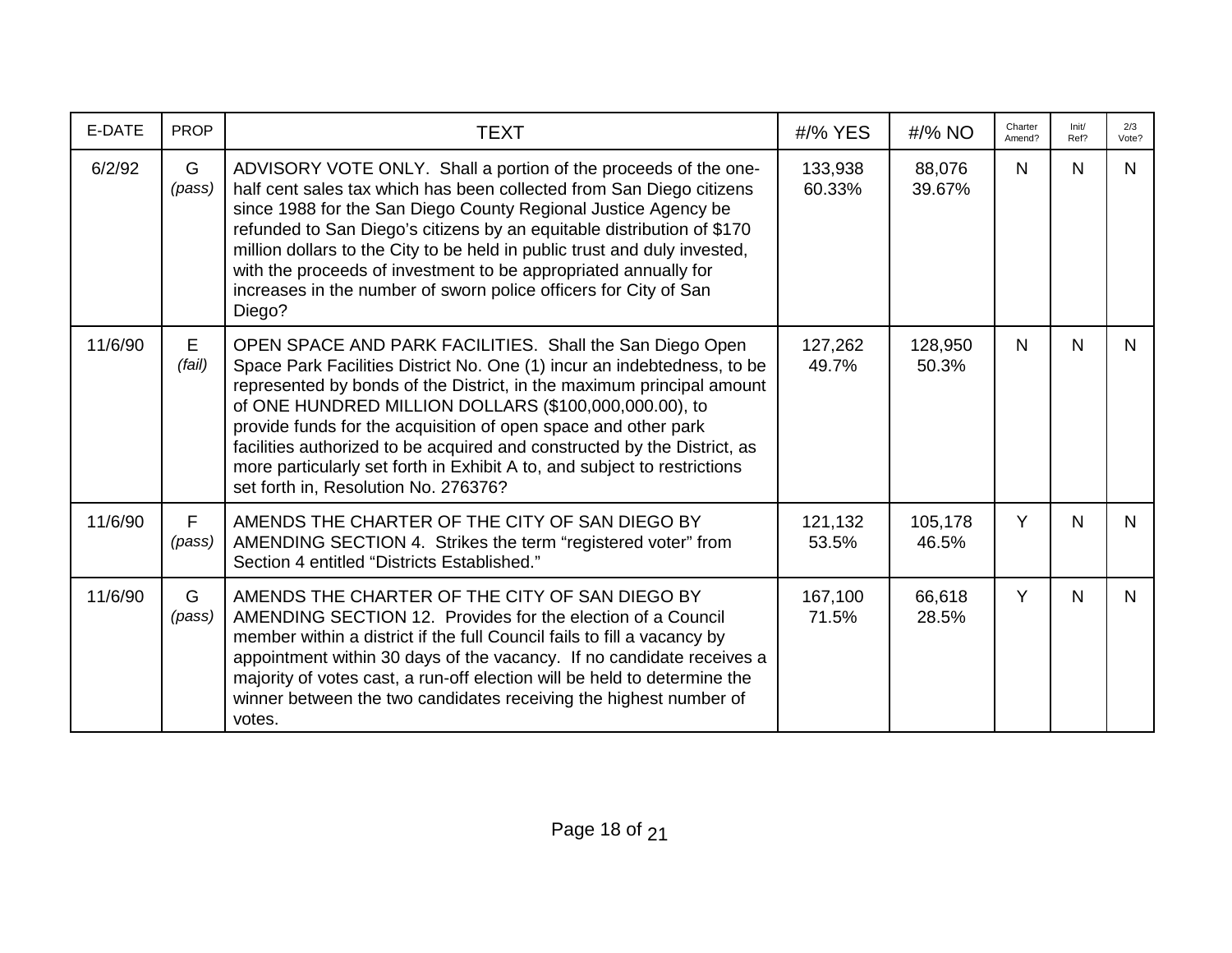| E-DATE  | <b>PROP</b>            | <b>TEXT</b>                                                                                                                                                                                                                                                                                                                                                                                                                               | #/% YES          | #/% NO           | Charter<br>Amend? | Init/<br>Ref? | 2/3<br>Vote? |
|---------|------------------------|-------------------------------------------------------------------------------------------------------------------------------------------------------------------------------------------------------------------------------------------------------------------------------------------------------------------------------------------------------------------------------------------------------------------------------------------|------------------|------------------|-------------------|---------------|--------------|
| 11/6/90 | H<br>(pass)            | AMENDS THE CHARTER OF THE CITY OF SAN DIEGO BY<br>AMENDING SECTION 92. Strengthens the City's market position<br>regarding short term borrowing by the City's Treasurer.                                                                                                                                                                                                                                                                  | 153,422<br>66.2% | 78,171<br>33.8%  | Y                 | N             | N            |
| 11/6/90 |                        | THERE WAS NO PROPOSITION "I" ON THE 11/6/90 BALLOT.                                                                                                                                                                                                                                                                                                                                                                                       |                  |                  |                   |               |              |
| 11/6/90 | J<br>(pass)            | AMENDS THE CHARTER OF THE CITY OF SAN DIEGO BY<br>AMENDING SECTION 141. Removes the requirement for mandatory<br>retirement at age 65.                                                                                                                                                                                                                                                                                                    | 178,196<br>72.9% | 66,112<br>27.1%  | Y                 | $\mathsf{N}$  | N            |
| 11/6/90 | K.<br>(pass)           | AMENDS THE CHARTER OF THE CITY OF SAN DIEGO BY<br>AMENDING SECTION 143.1. Provides that retired City employees<br>shall vote on proposed ordinances that affect their retirement benefits.                                                                                                                                                                                                                                                | 146,044<br>60.7% | 94,555<br>39.3%  | Y                 | N             | $\mathsf{N}$ |
| 11/6/90 | (pass)                 | AMENDS THE CHARTER OF THE CITY OF SAN DIEGO BY<br>ADDING NEW SECTION 221. Requires voter approval of the sale or<br>exchange of 80 acres or more of contiguous City owned land.                                                                                                                                                                                                                                                           | 182,975<br>75.4% | 59,703<br>24.6%  | Y                 | $\mathsf{N}$  | N.           |
| 11/6/90 | M<br>(fail)            | AMENDS THE CITY OF SAN DIEGO PROGRESS GUIDE AND<br><b>GENERAL PLAN RELATING TO TRAFFIC CONTROL AND</b><br><b>GROWTH MANAGEMENT. Shall the Traffic Control and</b><br>Comprehensive Growth Management Initiative be adopted?                                                                                                                                                                                                               | 79,649<br>32.3%  | 166,822<br>67.7% | $\mathsf{N}$      | init          | N.           |
| 11/6/90 | $\mathsf{N}$<br>(pass) | ADVISORY VOTE ONLY. Shall the City Council develop a<br>comprehensive plan to upgrade the City's public library system, which<br>would include site selection, land acquisition, and construction of a<br>new main library; modernization or replacement of all local branch<br>libraries; and a cost effective means of financing these improvements<br>as well as operating costs for the entire library system, no later than<br>1992? | 149,546<br>60.7% | 96,803<br>39.3%  | $\mathsf{N}$      | N             | N            |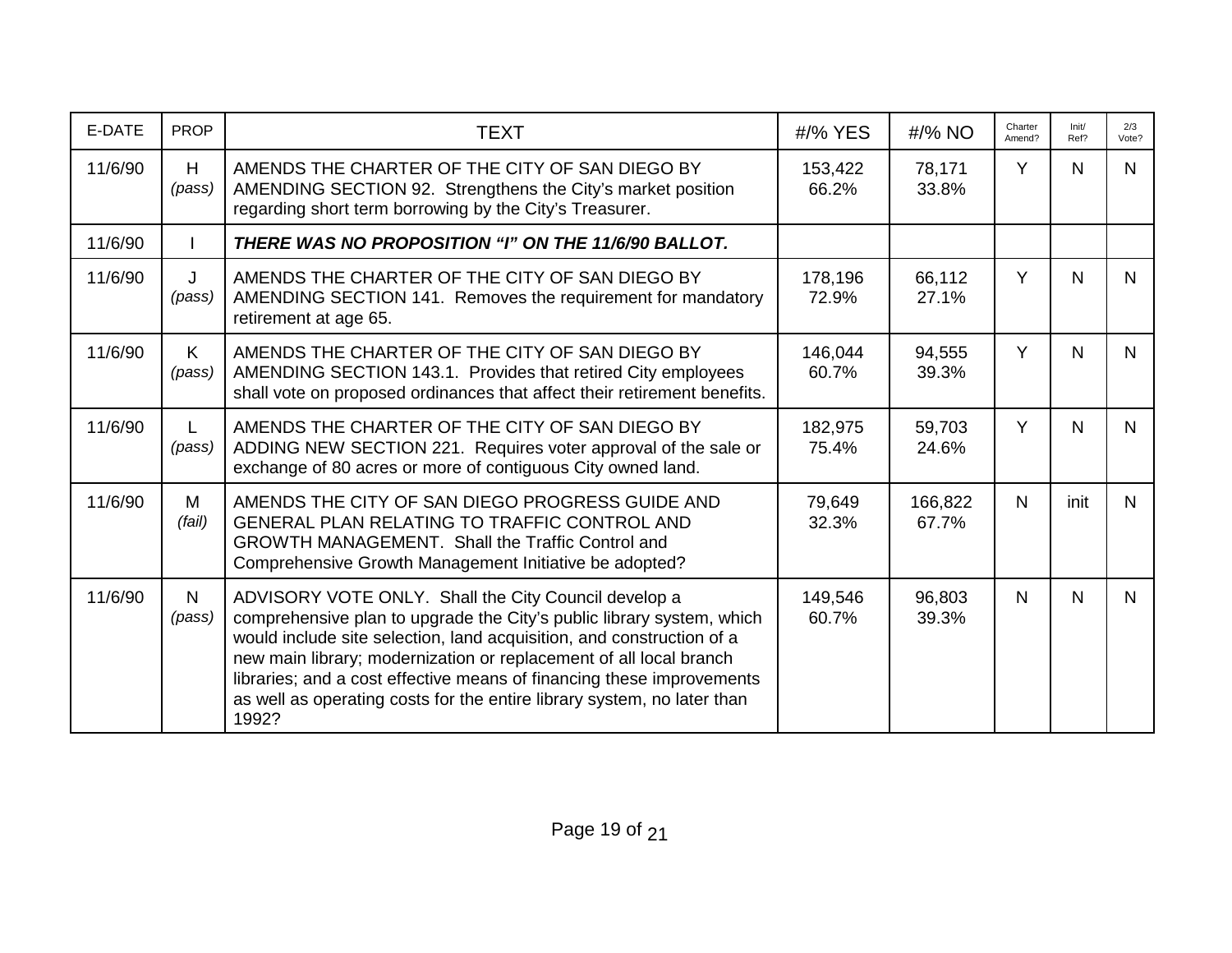| E-DATE | <b>PROP</b>            | <b>TEXT</b>                                                                                                                                                                                                                                                                                                                                                                                                                                                                                                                                                                                                                                                                                                                                                                                                                                                                                                                   | #/% YES           | #/% NO            | Charter<br>Amend? | Init/<br>Ref? | 2/3<br>Vote? |
|--------|------------------------|-------------------------------------------------------------------------------------------------------------------------------------------------------------------------------------------------------------------------------------------------------------------------------------------------------------------------------------------------------------------------------------------------------------------------------------------------------------------------------------------------------------------------------------------------------------------------------------------------------------------------------------------------------------------------------------------------------------------------------------------------------------------------------------------------------------------------------------------------------------------------------------------------------------------------------|-------------------|-------------------|-------------------|---------------|--------------|
| 6/5/90 | B<br>(fail)            | AMENDS THE CHARTER OF THE CITY OF SAN DIEGO BY<br>AMENDING SECTIONS 4 AND 12. Increases the number of seats on<br>the City Council from eight (8) to ten (10) commencing in 1993.                                                                                                                                                                                                                                                                                                                                                                                                                                                                                                                                                                                                                                                                                                                                             | 65,730<br>37.82%  | 108,044<br>62.18% | Y                 | N             | N            |
| 6/5/90 | $\mathsf{C}$<br>(pass) | AMENDS THE CHARTER OF THE CITY OF SAN DIEGO BY<br>AMENDING SECTION 5. Creates a one-time waiver of the four-year<br>minimum between redistricting to permit redistricting prior to the 1993<br>municipal election should Federal Decennial Census figures so<br>require.                                                                                                                                                                                                                                                                                                                                                                                                                                                                                                                                                                                                                                                      | 87,273<br>56.21%  | 67,988<br>43.79%  | Y                 | N             | N            |
| 6/5/90 | D.<br>(pass)           | AN ORDINANCE OF THE PEOPLE OF THE CITY OF SAN DIEGO<br>CHANGING THE APPROPRIATIONS LIMIT FOR FISCAL YEARS<br>1992 THROUGH 1995. Shall The City of San Diego's appropriations<br>limit for Fiscal Year 1992 provided for in Article XIIIB of the California<br>Constitution be revised upward to \$592,000,000 (an increase of \$273<br>million) provided this limit is adjusted each year for Fiscal Years 1992-<br>93, 1993-94 and 1994-95 for changes in population and cost of living<br>as provided by the State Constitution to permit the expenditure of<br>anticipated revenues from existing sources and sources to be<br>authorized to fund needed programs which include, but are not<br>necessarily limited to, police protection, fire protection, refuse<br>collection and disposal, library services, park and recreation<br>programs, and facility and infrastructure maintenance and capital<br>improvements? | 102,590<br>60.03% | 68,296<br>39.97%  | N                 | N             | N.           |